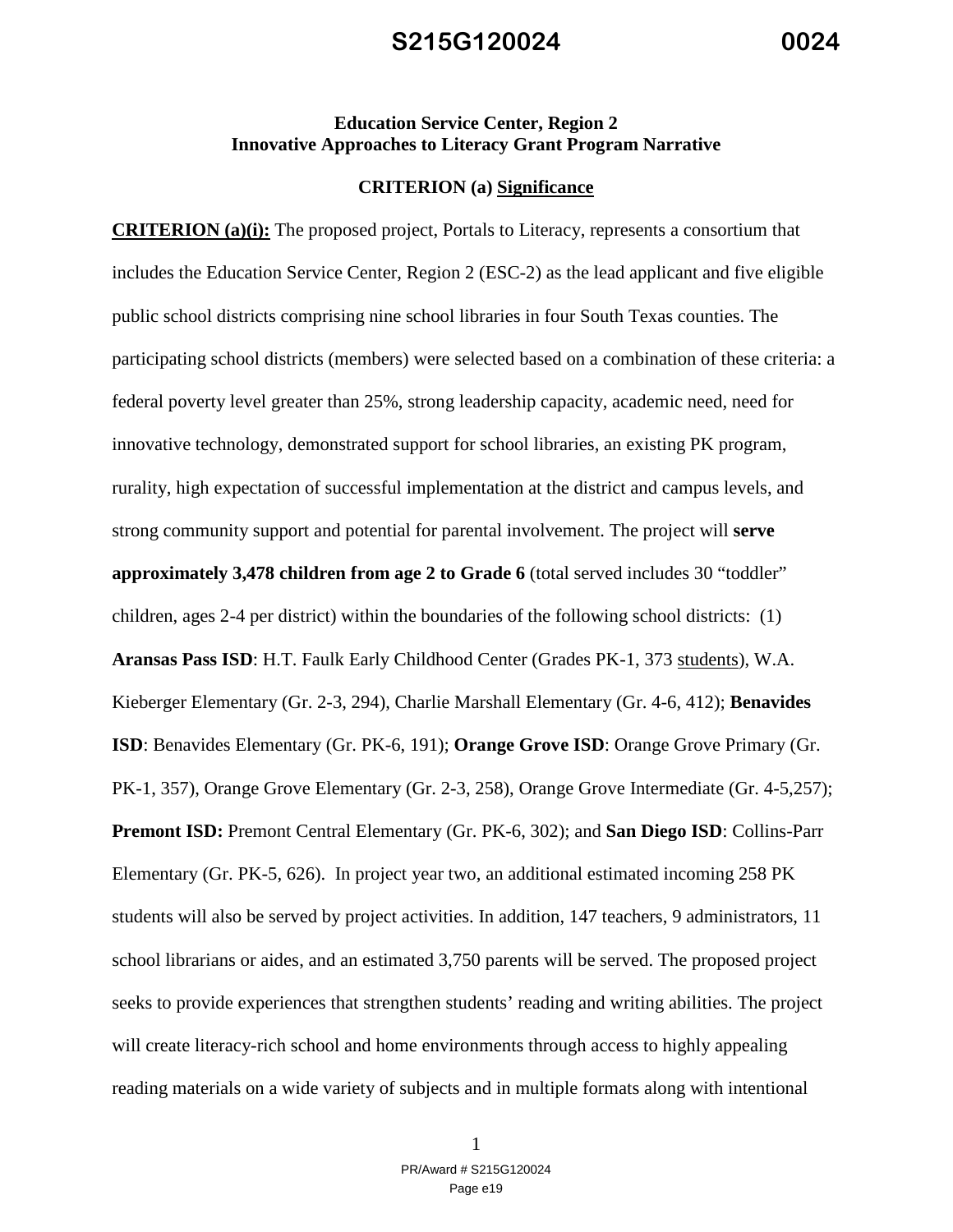outreach and education of families. Participating educators will facilitate student technology use that extends beyond typical individual use to interactive and collaborative activities designed to increase student motivation and reading achievement. The project will include significant professional development and collaborative activities to build educator capacity to support student reading and writing achievement and increase parental involvement. The school library program will serve as the center of the literacy nexus and provide a model of contemporary digital literacies. **Local capacity** will be built by: (1) key project personnel attending professional development activities, which they will turn around for their campus staff, creating campus experts who will support implementation of new technologies and literacy events; and (2) advanced technology and literacy resources will be purchased and distributed, and successful use of the tools and materials will be supported by research-based professional development. The project meets the following **priorities. Absolute Priority:** This project as described in the narrative meets all requirements of the absolute priority for participating students from age 2 to Grade 6. An extensive literature review was conducted and relevant scientifically valid research supporting all activities is outlined beginning on p. 9. A list of literature cited is included in the attachments. **Competitive Priority 2: Technology —** This project addresses competitive priority 2 by providing digital tools and materials to improve reading readiness and student achievement. Considerable professional development for librarians and teachers is included to ensure adequate preparation to implement the use of the technology. Research supporting the use of the technology is cited. **Competitive Priority 3: Improving Early Learning Outcomes--** This project addresses competitive priority 3 by including extensive activities designed to improve school readiness and student achievement from age 2 to Grade 3. This includes activities for early childhood language and literacy development at ESC-2's Early Scholars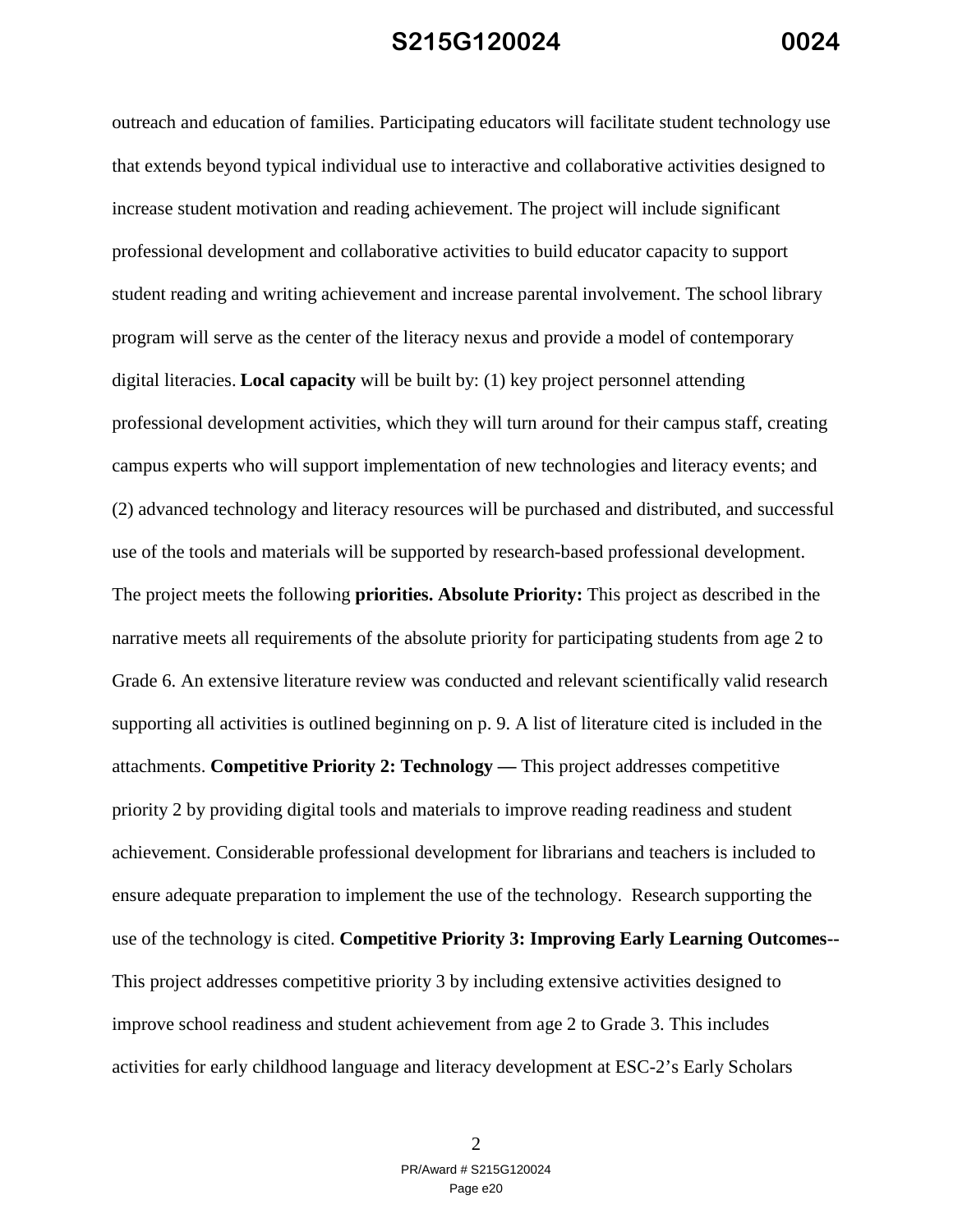Academy, specifically designed to improve school readiness of PK-K children, as well as many campus-based early learning activities and strategies. The project includes seven campuses that serve PK- Grade 3 students. Research supporting early learning strategies is cited. **Competitive Priority 4: Serving Rural LEAs — This project supports competitive priority 4 by including** two districts that meet the definition of "rural" as defined in the instructions (Benavides and San Diego ISDs). The student population of these districts represents approximately 25% of the total project student population.

**CRITERION (a)(ii):** The project will include the activities (and professional development) described below, which will build on or are alternatives to existing strategies. **ACTIVITY 1**: *Grant Orientation.* Librarians, library paraprofessionals, Grades PK–6 teachers identified as literacy coaches, district project coordinators, and campus administrators will attend a one-day project orientation led by the project director. Participants will review project objectives, the research foundation, budget, and reporting procedures. Each district and campus will review their project action plan and timeline to ensure a clear understanding of goals and personnel roles and responsibilities. Districts will join an Internet-based *Project Share* group to facilitate communication and collaboration. *Project Share* is a Texas state initiative designed to support the development and delivery of high quality professional development in an interactive and engaging learning environment. **ACTIVITY 2***: First steps* for opening the project in districts include administering a pre-project survey of all participating staff and students, ordering and installing technology and supplies, and designating a bi-monthly Action Plan and Reporting meeting time for the district project director, library staff, project literacy coaches, and project evaluator. **ACTIVITY 3:** *Early Scholars Academy.* The Early Scholars Academy (ESA) is ESC-2's early childhood learning and discovery center serving all PK-Grade 3 students in the

> 3 PR/Award # S215G120024 Page e21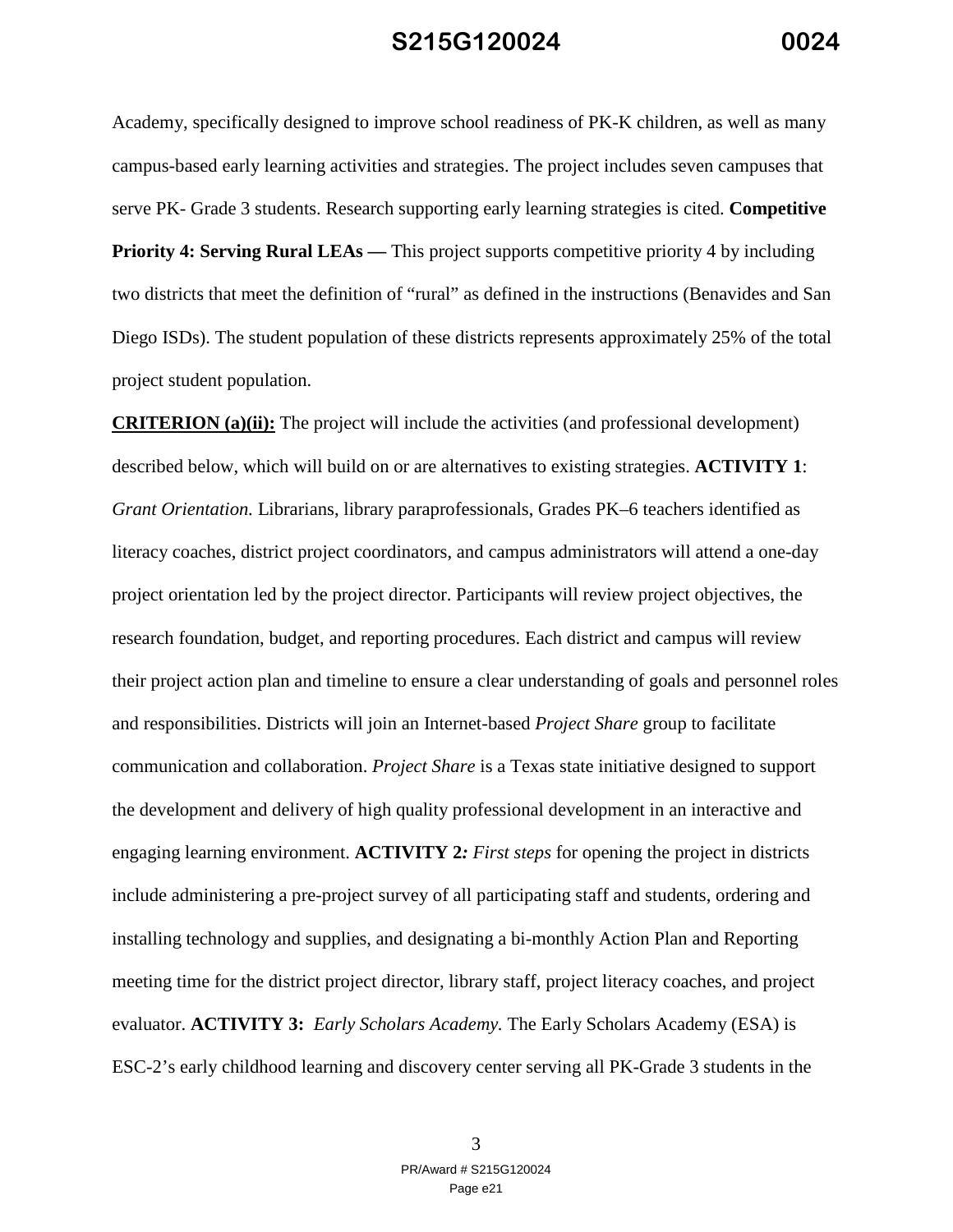high poverty area of South Texas. The 16,000 square feet facility is staffed by highly qualified early childhood specialists (resumes attached). The ESA is a unique facility targeting an underserved population. It is highly interactive and houses nine thematic discovery centers (Polar, Ocean, Tropics, Amazing Me, Animals, Plants, My Community, Earth and its Elements, and Space). It integrates an innovative design with interactive learning activities, providing new learning experiences that otherwise may be out of reach for many low-income South Texas families. The state-of-the art discovery centers provide imaginative activities that are guided by ESA early childhood specialists and are closely aligned with state guidelines and curriculum. All activities and materials are aligned with the research-based *Texas Prekindergarten Guidelines*, which address 10 skill domains in early childhood development. The Emergent Literacy-Reading Domain focuses on these skills: motivation to read, alphabet knowledge, phonological awareness, and comprehension of text read aloud. The Emergent Literacy-Writing Domain focuses on skills relating to: motivation to write, independently conveying meaning, forming letters, and concepts about print. Many of the activities cannot be conducted at schools due to the complex and unique design of the ESA. The objectives of the ESA are to (1) improve school readiness of participating prekindergarten and Kindergarten children, (2) increase the ability of PK and Kindergarten teachers and childcare providers to improve school readiness for all students, and (3) identify best practices concerning the effective use of early childhood education to improve school readiness. The expected impacts of the Early Scholars Academy on participating children are (1) improvement in cognitive skills, including reading, oral language development, math, science, technology, emergent literacy and writing; and (2) increased interest and engagement in core subjects. During 2011-2012 over 4,500 PK-Grade 3 children participated in educational visits to the ESA. The discovery centers can be viewed at: http://esa.esc2.net/.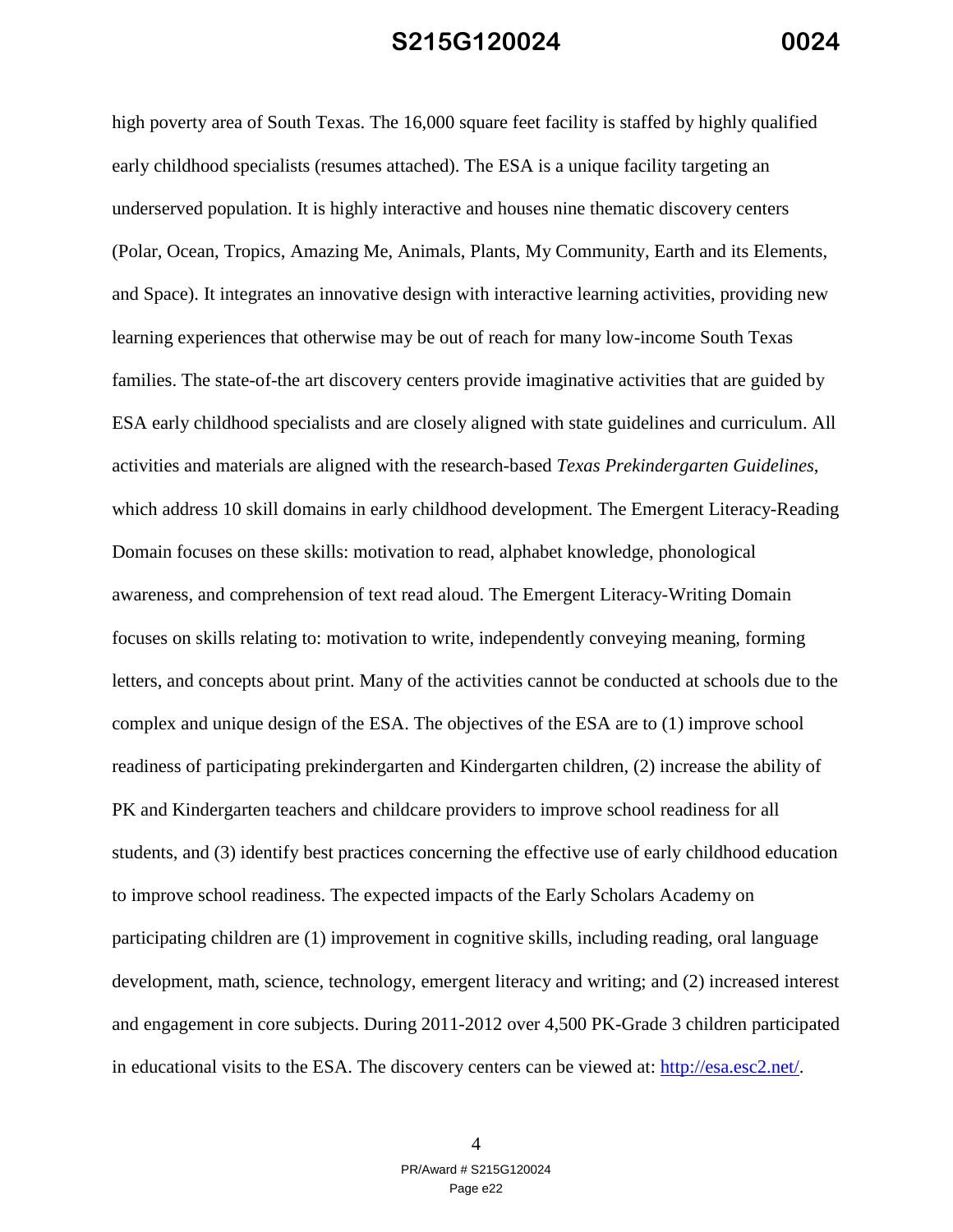Grades PK–K teachers will attend three trainings and Grade 1 teachers will attend two trainings to experience all nine ESA discovery centers. Teachers will become trained teacher-guides who will partner with the ESA staff when students take the actual field trips. Teachers will return to their classrooms with an instructional lessons kit for each discovery center that includes thematic activities and resources facilitating an intensive study, aligned to the state of Texas *Prekindergarten Guidelines* and Grades K-1 standards, the *Texas Essential Knowledge and Skills* (TEKS). Teachers will implement lessons in their classroom prior to field trips. Throughout the course of the project, Grades PK–1 students will complete three, half-day visits to the ESA, experiencing three different discovery centers each visit. "Cohort 1" will comprise students who are in PK or K during the first year of the project period; "Cohort 2" will comprise about 258 incoming PK students in project year two. ESA visits for Cohort 1 will be distributed over a twoyear period, while the three ESA visits for Cohort 2 will all occur during project year two. **ACTIVITY 4:** *Toddler Reading Time.* Librarians and/or library paraprofessionals, with the assistance of an expert teacher, from HT Faulk Early Childhood School, Benavides Elementary, Orange Grove Primary, Premont Elementary and Collins-Parr Elementary will attend a one-day professional development led by the ESA staff and project director who will model components of toddler reading time delivery, including recommended materials and activities for

programming designed to increase school readiness for children ages 2-4. The Orange Grove district librarian and Orange Grove Primary certified teacher working as a library aide will showcase their successful *Toddler Time* and explain how to recruit participants, schedule events, and host successful programs. Participants will design a preliminary toddler reading time lesson during a collaborative portion of the training, and upload them to the *Project Share* group website for all participating districts to access. Following the *Toddler Reading Time* joint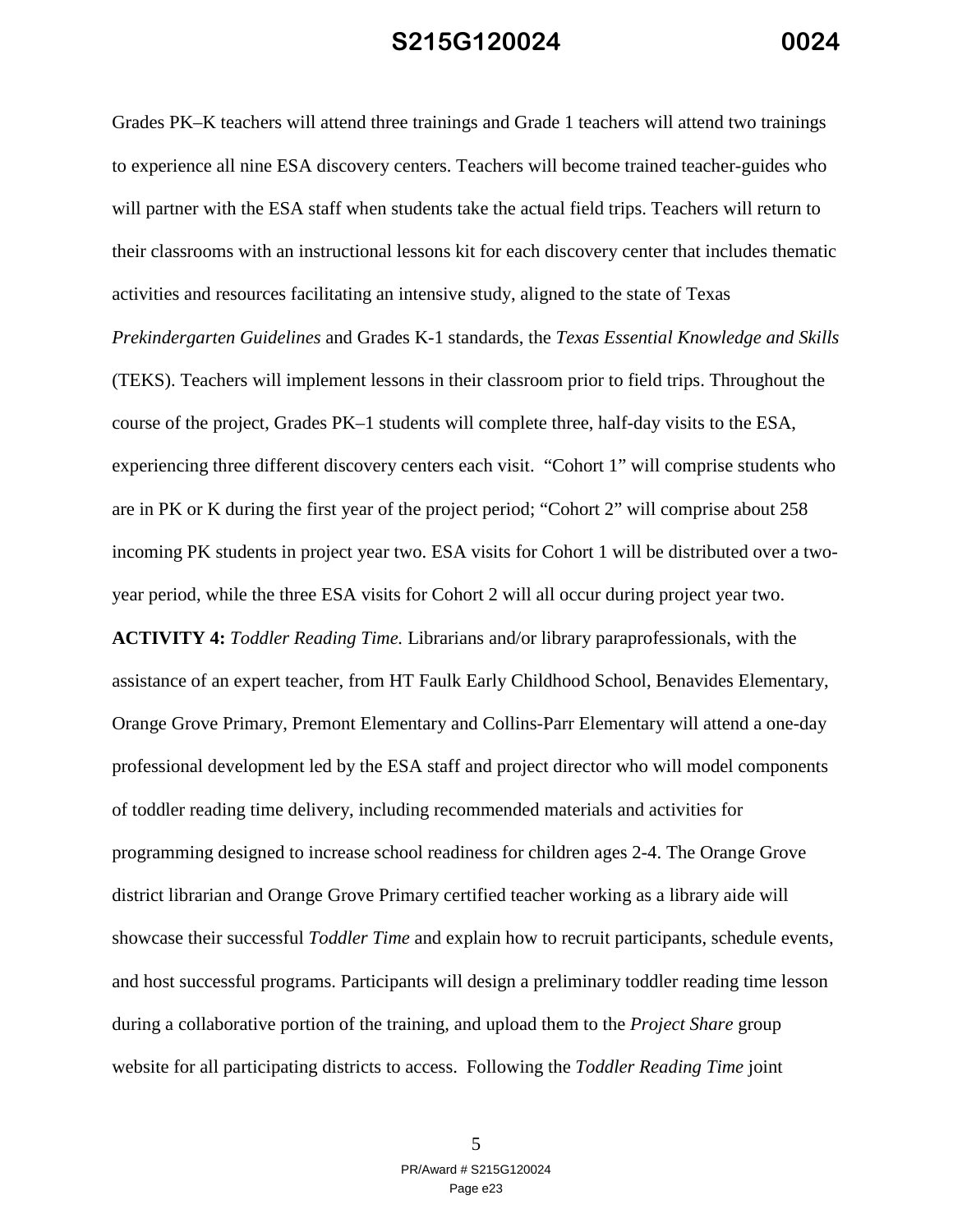training, the grant project director will visit participating campuses to provide facilitated assistance, as needed, for the development of a complete *Toddler Reading Time* lesson plan. Preliminary lesson plans will be updated in the *Project Share* group so all districts have access to five complete *Toddler Reading Time* plans. Participating campuses will each host five *Toddler Reading Time* events comprised of thematic materials and activities with an emphasis on children's early literacy development. Activities may include singing, chanting or repeating, total physical response, listening, visuals such as book illustrations, puppets or other representations of story characters or details. At every event, adults who bring their child/ren will be given a take-home extension pack of thematically related literacy activities including a free book.

**ACTIVITY 5:** *Family Literacy Events.* Prior to planning a campus-specific event, the project director and ESA staff will deliver a professional development activity providing guidance for planning, hosting and evaluating *Family Literacy Events* for the library staff, Grades PK-6 lead teachers, and campus administrators. The project director will outline best practices for family literacy outreach events. For Grades PK-K teachers, the ESA staff will provide a specialized orientation for literacy zone stations which will be used to create an interactive literacy experience for PK-K students and their families. Upon return to districts, Grades PK- 6 grade level representatives and the library staff will lead one, two-hour after-school planning session to work out logistics of their literacy event. Member campuses will host two *Family Literacy Events,* with campus teachers and the library staff leading mini-sessions highlighting gradespecific best literacy practices. Grades PK-K families will rotate through a discovery learning zone with seven centers as they interact with manipulatives to support their student/s oral language and listening abilities. These centers, created and distributed by the ESA, will be comprised of kits, aligned with the state recommended *Prekindergarten Guidelines* and Grades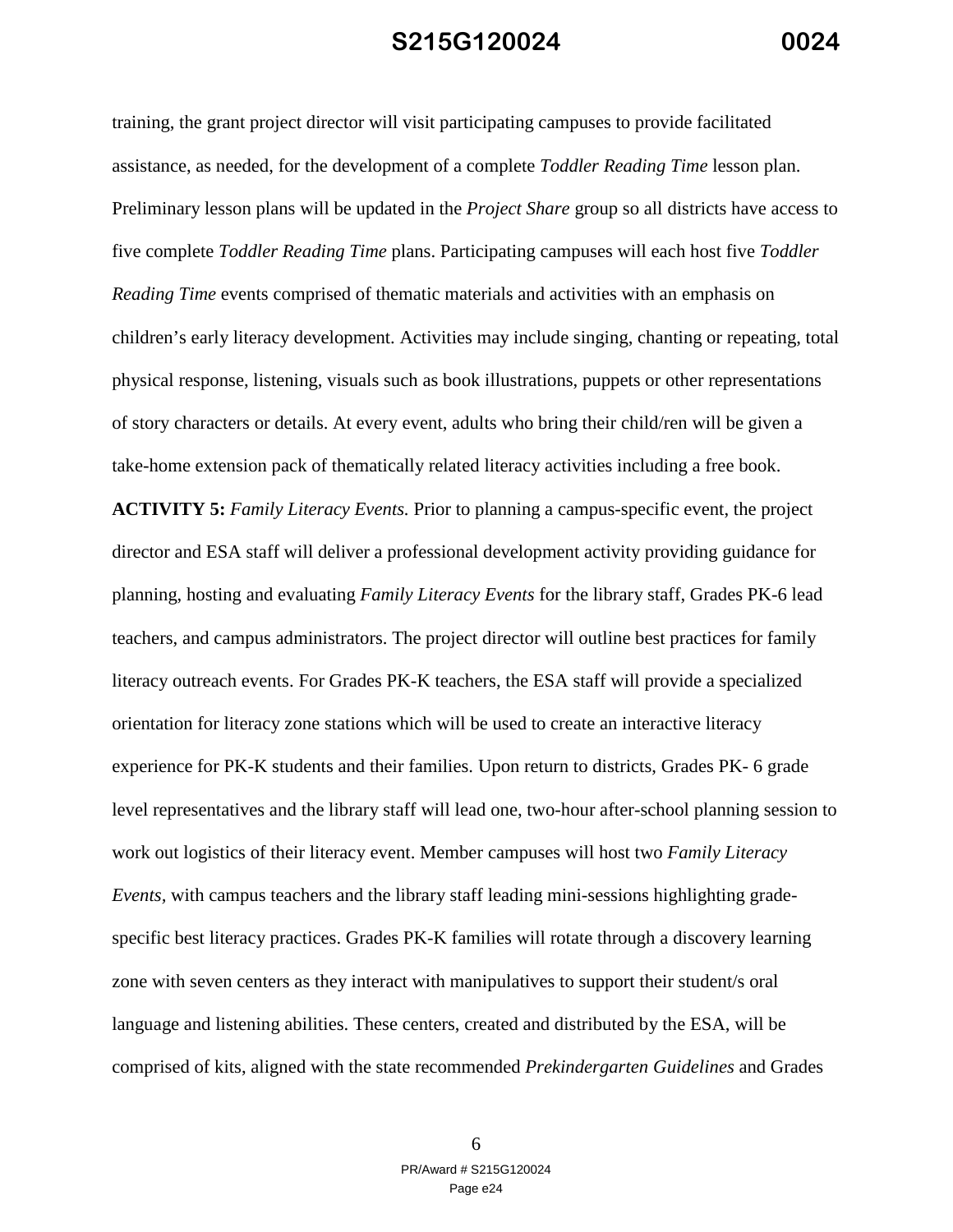K – 1 *TEKS*. Grades 1 - 2 sessions will emphasize vocabulary building and using digital reading tools and resources. Grades 3 - 6 sessions will focus on motivating young readers, using digital reading tools, reading comprehension and writing activities, and STAAR test awareness (State of Texas Assessments of Academic Readiness, the new state assessment put in place in 2012). Information about how to create a child's home library will be accompanied by the distribution of three free books. Families will be provided a take-home bag filled with recommended literacy support activities and a list of reading materials their child can access, including online subscription resources and the associated log-in information. These take home bags will augment the reading resources encountered during the literacy event, building familiarity and confidence for parents who use the materials at home. **ACTIVITY 6**: *iPad Use and Integration.* Grades 1-6 grade-level representatives, librarians, and library paraprofessionals will receive one day of professional development that will demonstrate how to capitalize on the multimodality of iPads. (Note: iPads are named as digital tablets in this proposal because the strongest research available in our literature review supporting the use of digital tablets to improve literacy relates specifically to iPads.) This technology integration training will meet recommended best practices including: technology tool orientation, instructional techniques modeling, collaborative support group creation, and classroom implementation support. At the end of the professional development, teachers will have developed three lesson plans to be fully implemented during the grant period. These lesson plans will be shared in the *Project Share* group website. Participants will turn this training around for their entire campus in one, two-hour after-school collaborative session. Throughout the course of the project, every teacher will integrate iPads into three lesson plans.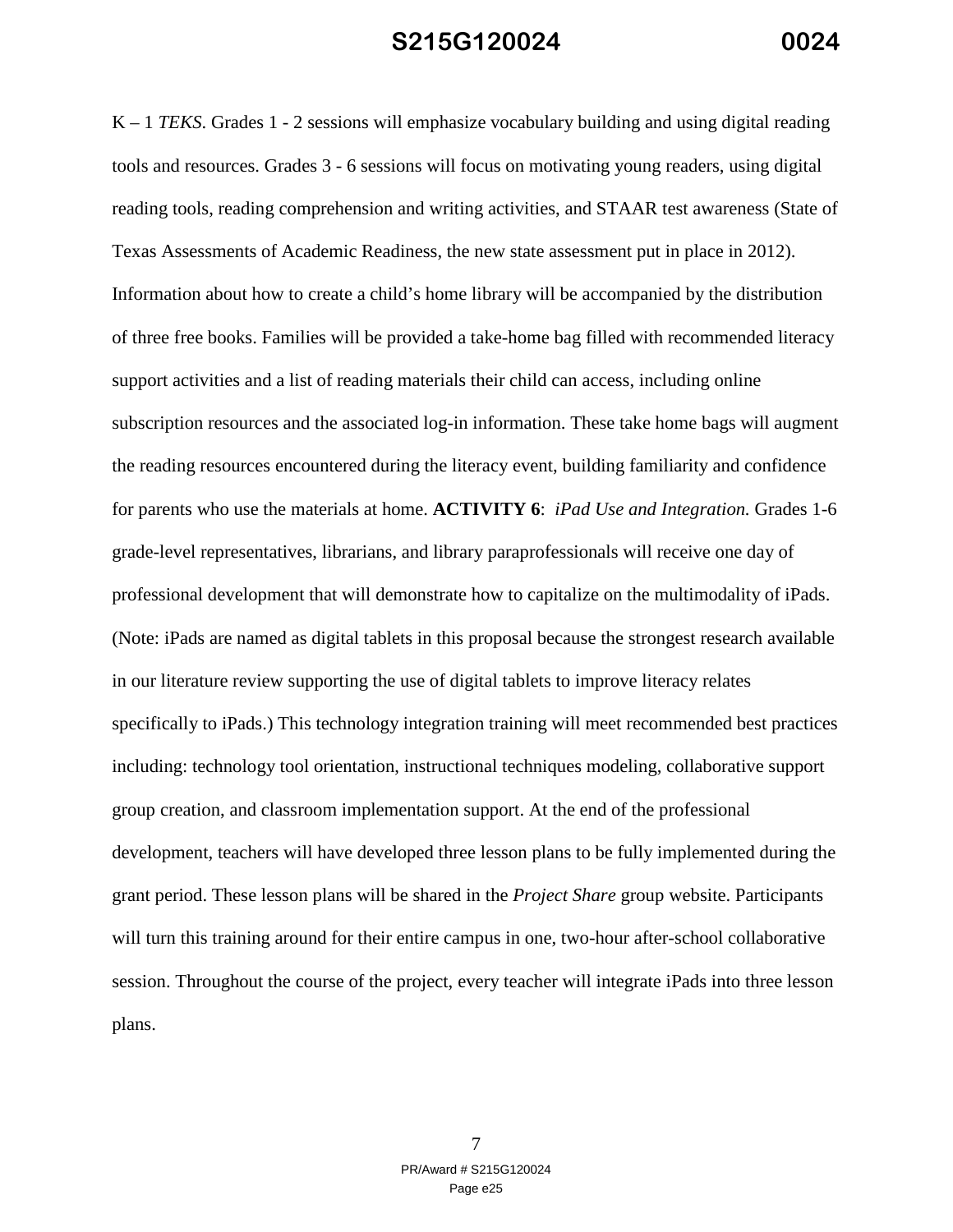**ACTIVITY 7:** *E-readers as Reading Intervention Tools.* Grades 1-6 grade-level representatives, librarians, and library paraprofessionals will attend a one-day professional development where their staff will learn how digital e-readers can be used to support struggling readers. E-reader training will follow the research-based implementation design of the iPad training. During the training, teachers will identify struggling readers who would benefit from e-reader use and create a device sharing plan. Participants will turn this training around for their entire campus in one two hour after school collaboration session. Throughout the course of the project, teachers who have identified struggling readers will use e-readers as intervention tools on a weekly basis. The type of e-readers purchased will be the Kindle Fire or comparable devices based on district preferences. **ACTIVITY 8:** Subscriptions to a suite of **academic online databases;** including an encyclopedia, periodical resources, and digital books will be purchased for each campus. Librarians and literacy coaches will identify those online databases aligned to the curriculum that can be accessed using a wide variety of readers, including desktop computers and portable devices. Professional development and collaborative planning sessions will include the development of lessons that create opportunities for students to use academic online databases.

**ACTIVITY 9:** *School-wide Reading Initiative.* Grades 4-6 teachers identified as literacy coaches, librarians, library paraprofessionals and campus administrators will attend one day of guided collaborative planning training to create a school-wide reading initiative tailored to their identified specific needs. The project director will outline best practices for intermediate reading programs, including motivational reading resources, regularly scheduled time, social interaction opportunities and student choice. Participants will turn this training around for their Grades 4 – 6 staff in one, two-hour after-school collaborative session where a plan will be created to schedule weekly reading time and implement the associated best practices for intermediate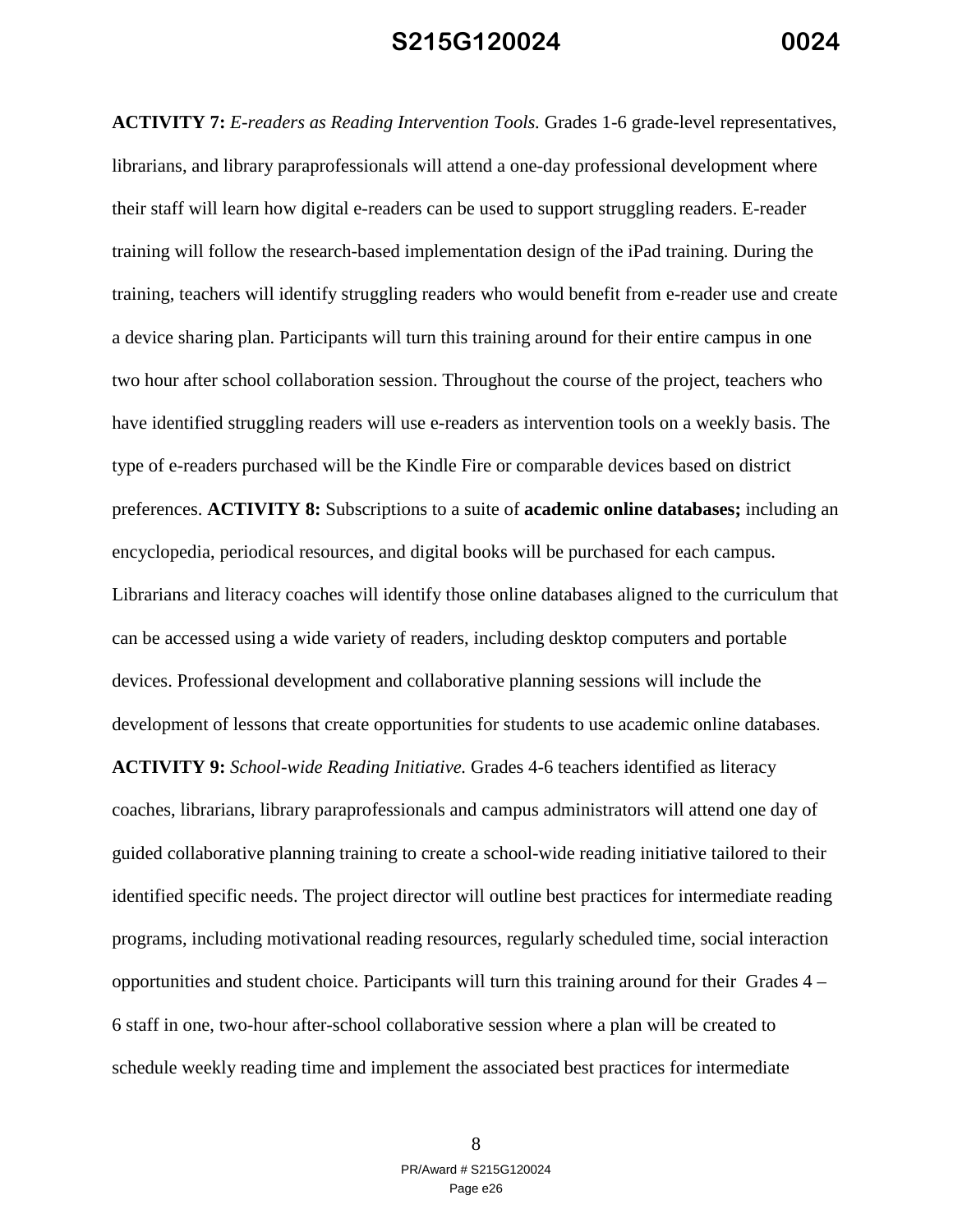reading programs. **FREE BOOK DISTRIBUTION TOTAL:** The total number of books to be purchased and distributed during all activities described above is 26,494. The total number of ebooks to be purchased is 780.

**ABSOLUTE PRIORITY - RESEARCH FOUNDATIONS OF PROJECT:** The following section describes the scientifically valid research that supports the proposed project and addresses the research requirements of the **Absolute Priority**: *Professional Development and Collaborative Activities:* A review of literacy research for children from birth to age 12 (Burns et al, 1999; Brozo & Flynt, 2008; McKool, 2007) and best practices in implementing new ideas and technologies informed project goals and design of associated professional development and collaborative activities (Hall, 2010; Hew & Brush, 2007; Martin, 2010; McMannis & Gunnewig, 2007; Murray & Olcese, 2011). *Early Scholars Academy Visits:* Field trips to the Early Scholars Academy (ESA) provide Grades  $PK - 3$  students with literacy rich experiences that strengthen their reading and writing abilities through increased learning experiences. Henderson and Atencio underscore the importance of experiential learning when they write "Children's tendency to learn is a natural process that unfolds whenever children are afforded opportunities for engagement, interaction, and discovery" (2007). Partnerships between hands-on educational facilities [like the ESA] and schools can create rich learning opportunities for students when educational objectives are aligned (Rapp, 2005). Professional development provided for project participants and lessons developed by the ESA align with the research-based *Texas Prekindergarten Guidelines* (TEA, 2008) and Grades K - 3 standards, *Texas Essential Knowledge and Skills* (TEKS). The *Prekindergarten Guidelines* are based on current knowledge of theory and scientific research about how children develop and learn. Participating teachers will introduce each ESA discovery center prior to their students' visits and extend learning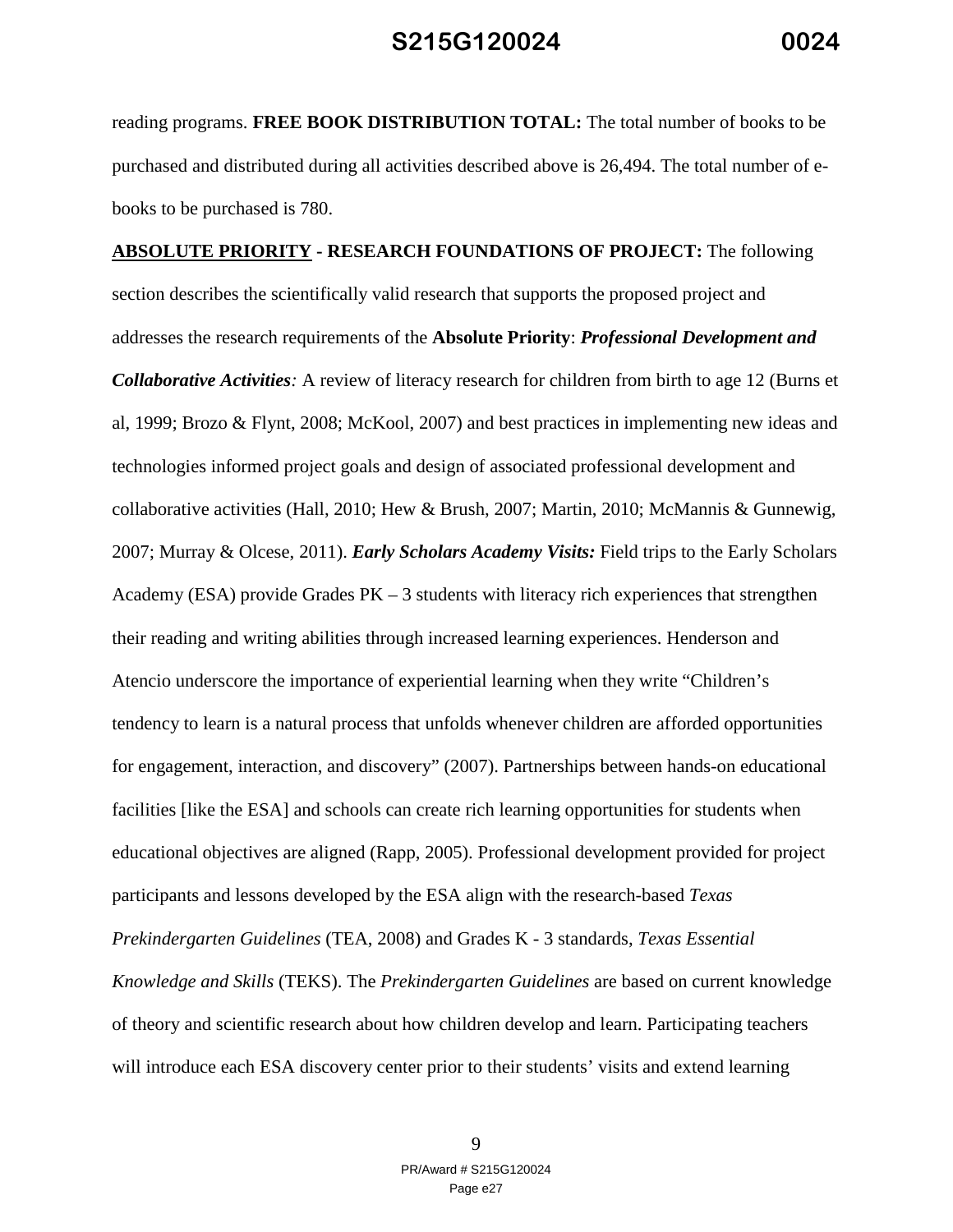following each visit creating highly interactive classrooms enhancing students' learning opportunities (Speaker, 2001). *Toddler Reading Time: Toddler Reading Time* will benefit children with a literacy rich experience while training adults to support home literacy with the goal of increased school readiness for children ages 2-4. Children make great language and reading skill gains when a parent and child participate in shared reading activities; the benefits are seen throughout their school careers. Experts in early childhood literacy repeatedly link parent involvement to student's success in school (Askov et al, 2005; Barone, 2011; Dail & Payne, 2010; Epstein & Salinas, 2004). Learning will be extended through a take-home extension pack of thematically related literacy activities including a free book (Dever & Burts, 2002; Richardson et al, 2008). *Family Literacy Events:* These events create a forum for interactive sessions modeling how parents can create a literacy rich home (Barone, 2011; Caspe, 2003). Take-home bags filled with free books, recommended literacy support activities and reading resources (Richardson et al, 2008) will build upon the sessions attended during the evening event increasing familiarity and confidence for parents who use the materials at home (Dail & Payne, 2010). *iPads Use and Integration and**E-readers as Reading Intervention Tools*: Technology integration training and implementation will meet recommended best practices including: technology tool orientation, instructional techniques modeling, collaborative support group creation and classroom implementation support (Martin et al., 2010). Quality professional development and follow-up support will empower teachers to integrate new technology into instruction (Hall, 2010; Hew & Brush, 2007). Students have greater academic success when teachers have clear objectives of how technology will be used to facilitate learning (Hew & Brush, 2007; Martin et al, 2010; Murray & Olcese, 2011). Recent research notes ereaders, such as the Kindle or iPad, are interactive reading devices that facilitate collaboration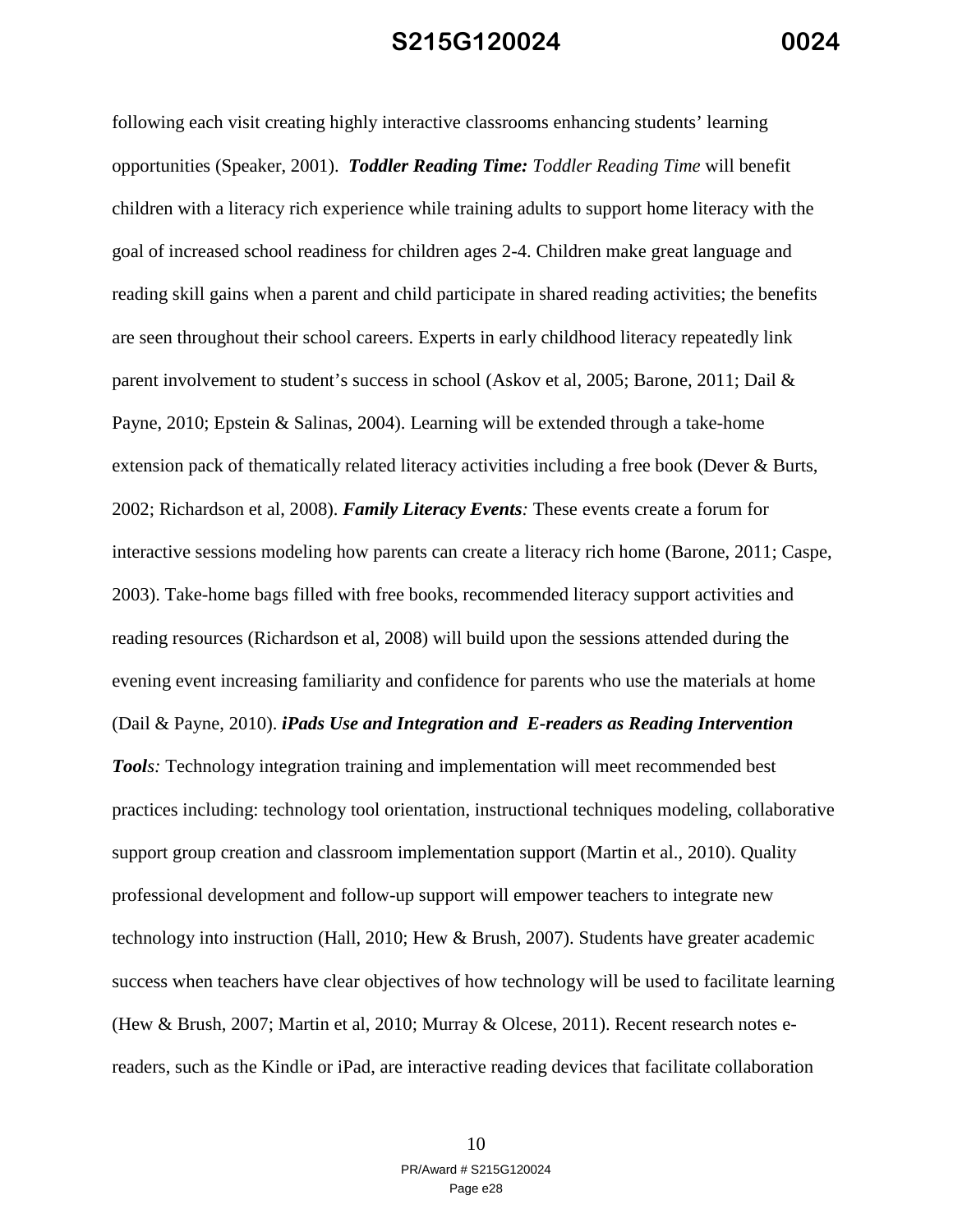(Larson, 2010) and can display the type of animated stories that provide scaffolds for struggling readers (Ertem, 2010). In addition, electronic readers can be used to access books with audio features that enable students to hear words, passages or entire selections (McClanahan et al, 2012). Multiple studies also examine the multimodality afforded by iPads which can be used as not only a reader but also an exploration device, communication tool, camera (McClanahan et al, 2012; O'Brien and Voss, 2011) or avenue to virtual field trips (Zanetis, 2010). *Academic Online Databases*: American Association of School Librarians Standards for the 21st-Century Learner (2007) and the International Society for Technology in Education (2008) underscore that students must be critical and sophisticated users of information, particularly online resources. *School-wide Reading Initiative:* Research shows a decline in the amount of time youth spend reading and provides strategies for intervention (Brozo & Flynt, 2008; McKool, 2007). Educators can positively impact student interest in reading by ensuring students have regularly scheduled reading time, access to highly motivational and self-selected reading resources, and opportunities to interact in discussions with their peers and adults about their reading choices (McKool, 2007; Brozo and Flynt 2008). *Free Book Distribution:* Central to parent involvement in their child's reading success is providing families with resources (Dail & Payne, 2010). Children living in poverty lack books in their homes (Shin & Krashen, 2008; Reach out and Read, 2009). Children's early language and literacy experiences and inclination for reading is influenced by the adults in their homes (Barone, 2010; Caspe, 2003). For older students, motivation is clearly linked to the availability of an "abundance of interesting texts" (Brozo  $\&$ Flynt, 2008) and particularly series type books, scary books, and magazines or comic books (McKool, 2007).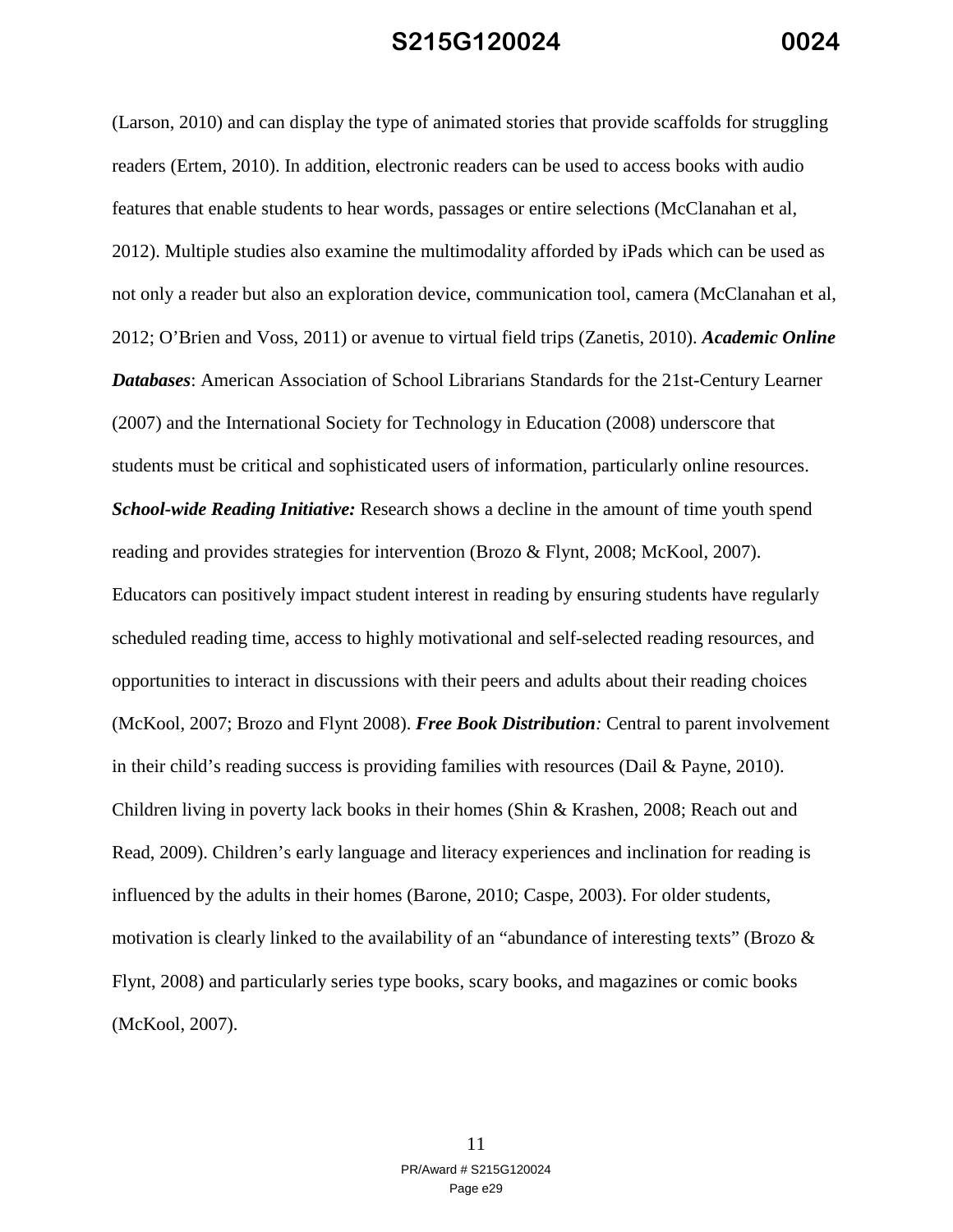#### **CRITERION (b) Quality of the project design**

**CRITERION (b)(i):** The overall goal of this project is to improve and develop literacy skills in participating students through the integration of scientifically based, innovative tools and strategies to enhance school districts' library and literacy programs. The project objectives are measurable and achievable as follows: **OBJECTIVE 1**: Reading scores on the Texas state assessment for participating  $3<sup>rd</sup>$ ,  $4<sup>th</sup>$ , and  $5<sup>th</sup>$  grade students, and writing scores for participating  $4<sup>th</sup>$  grade students, will meet or exceed the comparable state reading scores by 2015.

**OBJECTIVE 2:** Gains will be observed in participating PK-Grade 2 students' early reading assessment results. Gains will be observed in participating 4-year old children's oral language skills. **OBJECTIVE 3:** Student access to high quality literacy resources and materials will be increased. **OBJECTIVE 4:** Students' motivation to read will be increased in Grades 4 and 5. **OBJECTIVE 5:** Participating library staff members' and teachers' knowledge and use of research-based strategies to support student literacy and the quality and quantity of technology integration with the curriculum will be increased. **OBJECTIVE 6:** Collaboration will be increased between administrators, teachers, and library staff in integrating library literacy activities with the curriculum. **OBJECTIVE 7:** The quality of and attendance at parent/guardian-child literacy events will be increased.

**CRITERION (b)(ii):** The project activities will supplement and coordinate with existing library resources and programs. All member libraries (except Premont ISD) have previously received an Improving Literacy Through School Library grant, allowing improvements in book collections and teaching stations. Project activities will be coordinated with these previous improvements. Specific funds or activities at member districts that will be coordinated with this project also include: local funds, web-based library automation systems already in place, annual school book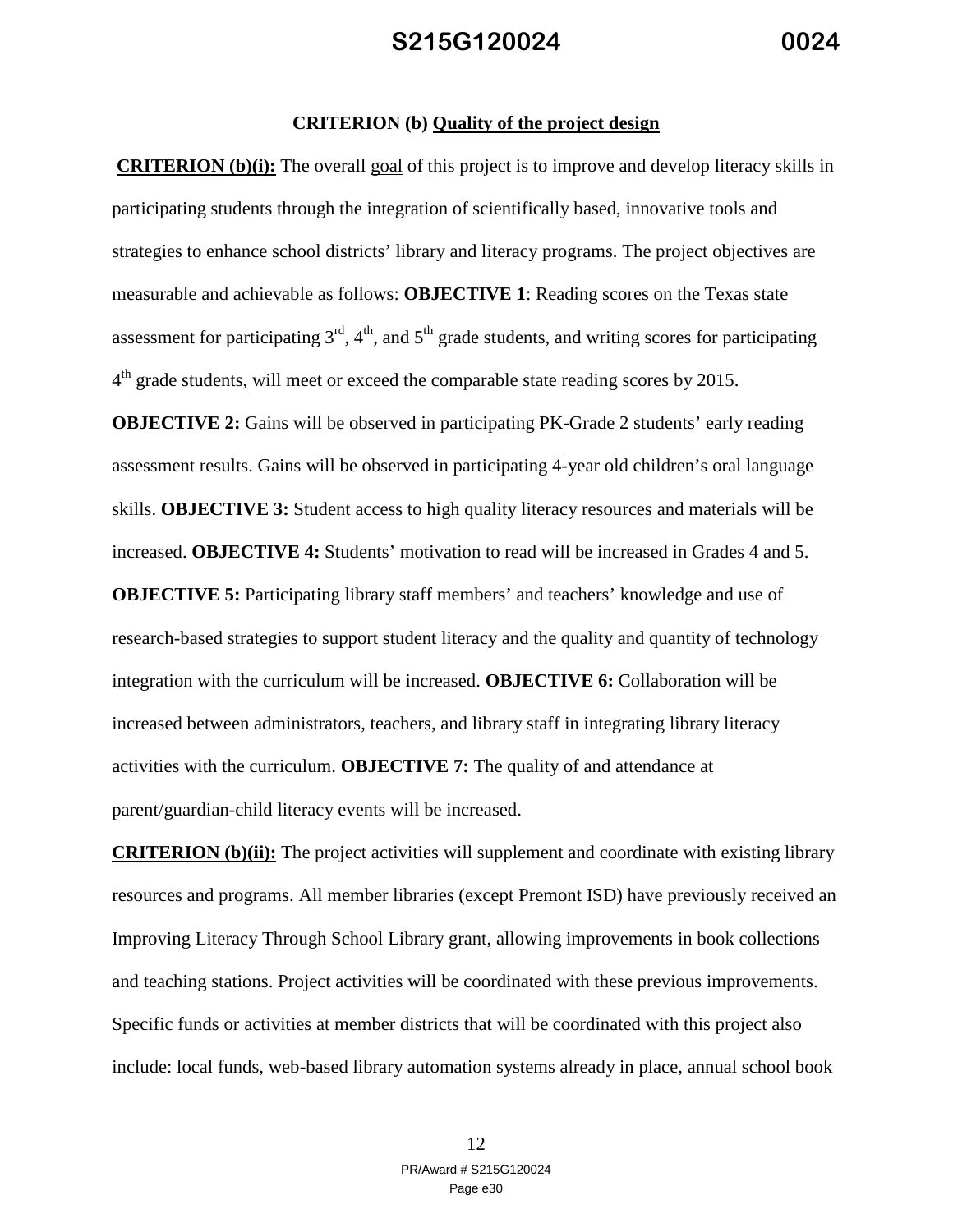fairs, the E-Rate discount for Internet connections at all campuses, Accelerated Reading and Math Instruction allocations, Title I funds, Title II Part D funds, Carl D. Perkins Community and Technical Colleges Administration funds, Texas Early Childhood School Readiness, ESEA Title I Part A (for reading intervention),ESEA Title I Part C (migrant services), Texas School Readiness I Integration Specialists, Texas *Project Share* Initiative, Special Education IDEA-B, and 21<sup>st</sup> Century Community Learning Centers (Premont).

**CRITERION (b)(iii):** All member districts and campuses will provide strong administrative support for the proposed project, and all activities will be aligned with state standards (Texas Essential Knowledge and Skills, and Texas Prekindergarten Guidelines). The project will be integrated with member districts' comprehensive efforts to improve teaching and learning and supporting rigorous academic standards for students. All member districts have demonstrated such efforts by participating in the ESC-2 CSCOPE curriculum collaborative, a comprehensive online curriculum management system that helps school districts meet the expectations of everchanging state-mandated standards, a more rigorous state testing and accountability system, and improving student performance. CSCOPE provides a scope and sequence that guarantees all state standards will be taught. Member districts also participate variously in the following ESC-2 program cooperatives that impact teaching and learning: Early Childhood Education, Career and Technology Education, Data Management for Assessment and Curriculum, Leadership Services, Math/Science Services, Educational Media, Library Services, Educational Technology, and Title III Limited English Proficient Services. Districts also report the following efforts relating to this criterion: technology training for professional staff, attendance at professional development conferences and workshops by library staff, and computer-based programs to support teaching and learning.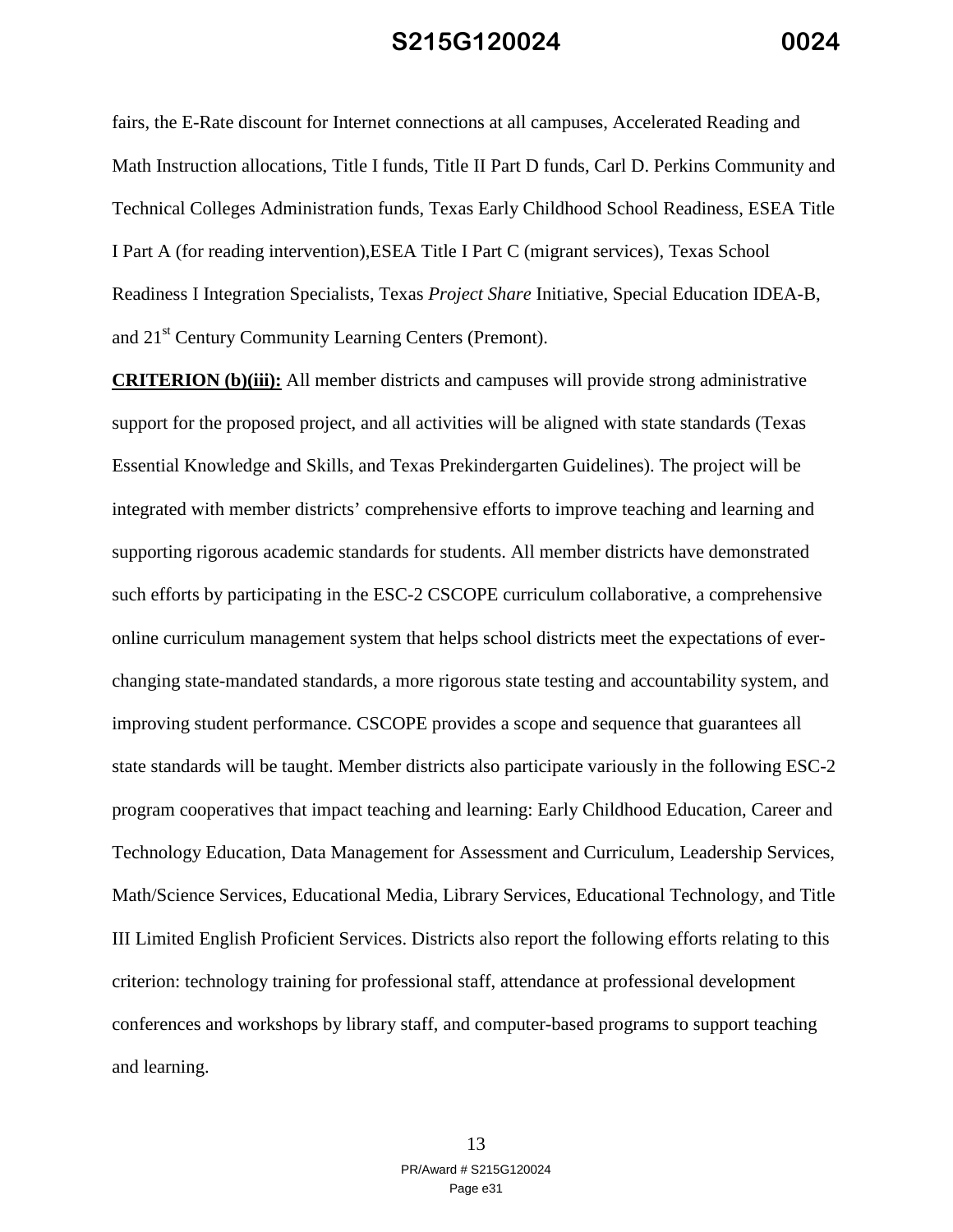**CRITERION (b)(iv):** The project will be continuously monitored and improved through the following mechanisms: (1) The project director will conduct at least 6 visits to each participating district and 12 visits to the Early Scholars Academy during the project period to monitor project implementation and coordinate with district and campus staff. (2) A designated district project coordinator for each district will assist with project implementation. (3) Literacy coaches at each campus will be integrally involved with project implementation and provide feedback to the project director and campus staff. (4) Project milestones have been identified and are shown in Criterion (e)(i). (5) The project evaluator will conduct independent process evaluations on project implementation and results during the project period. Each six weeks an interim progress report will be provided to the project director.

#### **CRITERION (c) Quality of the project services**

**CRITERION (c)(i):** The ESC-2 (applicant) does not discriminate against any applicant on the basis of race, color, national origin, gender, age, or disability. The ESC-2 seeks to hire and retain the most qualified applicants from all segments of the population. Information concerning age, race, disabilities, and gender are collected from applicants to measure the effectiveness of ESC-2 recruitment efforts in reaching all segments of the population.The following strategies will be used to ensure equal access and treatment for eligible project participants who are members of groups that have been traditionally underrepresented. The strategies will be used to overcome potential barriers to such equitable access and participation. (1) **Gender-specific bias**: Ensure strategies and materials used with participants do not promote gender bias; Ensure compliance with the requirements of Title IX of the Education Amendment of 1972, which prohibits discrimination on the basis of gender; Ensure all relevant audiences are fully informed of their rights and responsibilities with regard to participation in the program. (2) **Cultural, linguistic, or**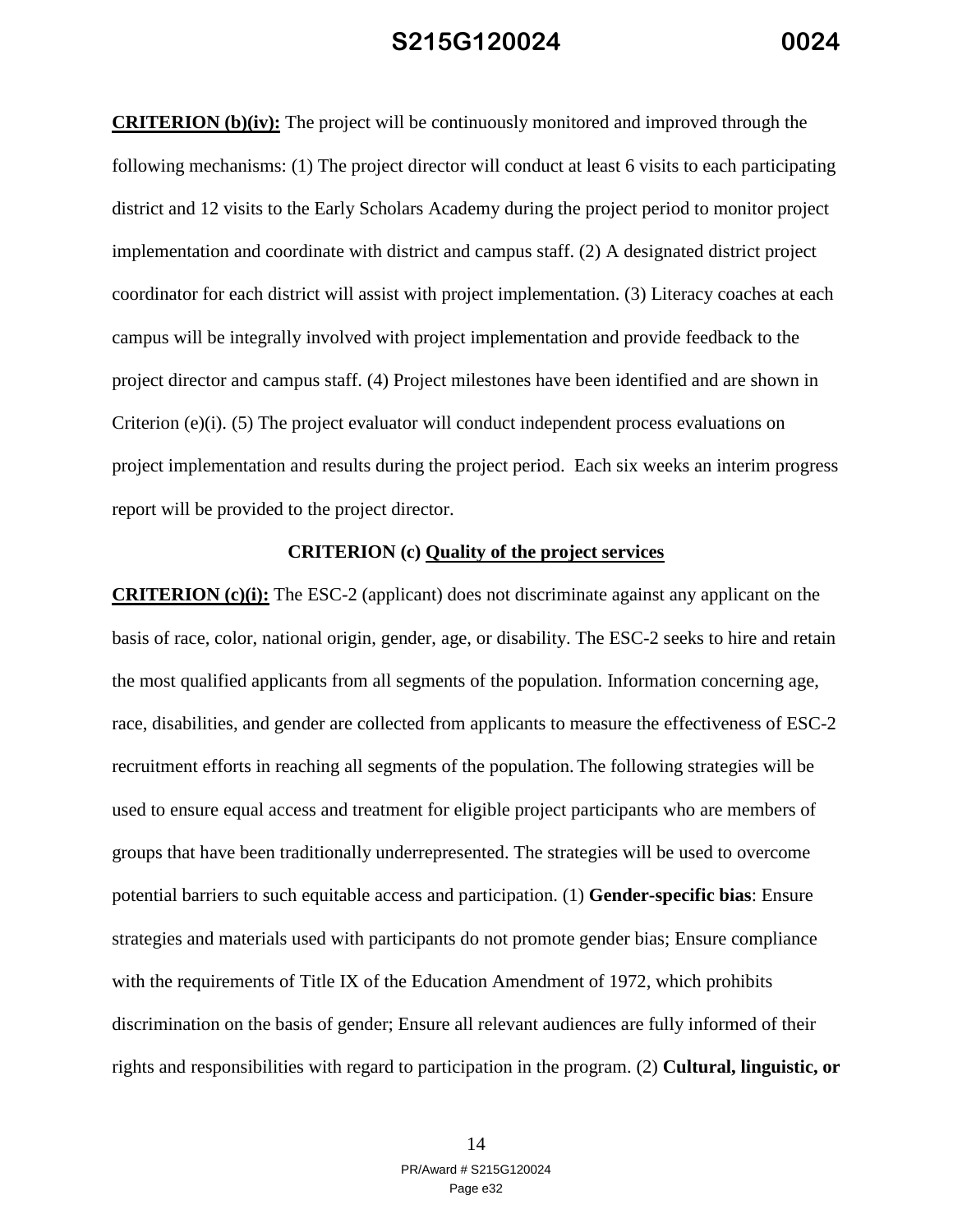**economic diversity:** Ensure compliance with the requirements of the Title VI of the Civil Rights Act of 1964, which prohibits discrimination on the basis of race, national origin, and color; Ensure all relevant audiences are fully informed of their rights and responsibilities with regard to participation in the program; Increase awareness and appreciation of cultural and linguistic diversity through grant activities. (3) **Visual impairments**: Provide program materials/information in large type when necessary; Provide program materials/information in audio format when necessary. (4) **Hearing impairments**: Provide interpreters at program activities when necessary. (5) **Other physical disabilities:** Develop a plan to achieve full participation by teachers with other physical disabilities/constraints when necessary. (6) **Inaccessible physical structures**: Conduct activities in disabled-accessible facilities. (7) **Lack of knowledge regarding program benefits**: Develop and implement a plan to inform program beneficiaries of program activities and benefits through local school district project partners; Inform program beneficiaries of activities and benefits with printed materials and through *Project Share* Resources. (8) **Lack of transportation or distance**: Conduct activities at local sites where feasible; Provide training on use of online resources; Conduct project activities using online project sharing as available; Provide funding for bus transport for student field trips. In addition, this project will serve school districts with relatively high minority populations. The percent Hispanic students of each member district is: Aransas Pass, 56%; Benavides, 87.9%; Orange Grove, 58.8%; Premont, 92%; and San Diego, 98%.

**CRITERION (c)(ii):** A comprehensive **needs**-**assessment** was conducted for each library, including analysis of relevant state, district and campus data; surveys of librarians, administrators, the libraries, and campus literacy programs; district staff planning meetings; and correspondence with librarians, administrators, and technologists. The needs-assessment was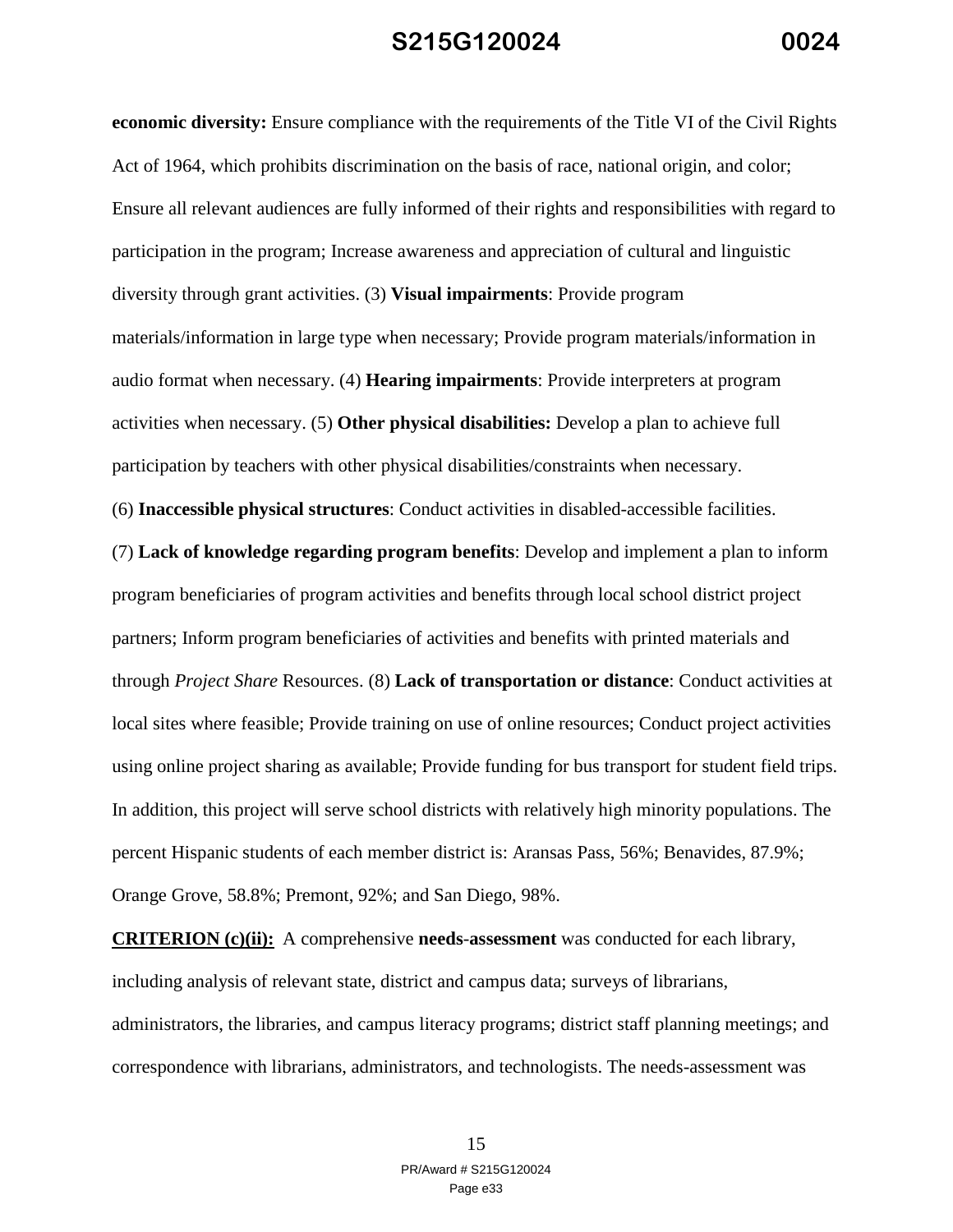used in the design of the project to improve literacy programs at member campuses. The survey examined 50 specific areas of district library support for literacy instruction, campus collaboration, professional development, and other indicators of need. Selected results of the analysis follow. **Obj. 1**: The most recent available Grades 3-6 reading assessment scores indicated an average range of between four to six points below the state average and Grade 4 writing assessment scores were on average seven points below the state average. Texas transitioned to the more rigorous State of Texas Assessments of Academic Readiness (STAAR) test in 2012, and campuses must ensure that all instruction and literacy activities are aligned to the curriculum. The needs assessment indicated a need for research-based and curriculumaligned professional development and collaborative planning to build library and teaching staff capacity to support students' reading and writing acquisition and achievement. Measures should be taken to build partnerships with parents to support student achievement. Student access to high quality reading material should be addressed by adding digital resources and distributing free books for students to take home. **Obj. 2:** An average of 26 percent of all Grade K students at five member campuses and an average of 60 percent of all Grades 1 - 2 students at two reporting member campuses are considered "at-risk for reading difficulties" based on standard early reading assessments, a key indicator of school readiness. Survey respondents indicated that many children from participating districts have limited life experiences due to rurality or economics and need increased opportunities to engage in literacy rich activities afforded by project activities and resources. Campuses clearly need professional development in early literacy and e-readers as intervention tools to build library and teaching staff capacity to support children's reading and oral language skills. **Obj 3:** While participating members have added e-books, Internet based book databases and academic databases at varying degrees, districts seek to increase the quality,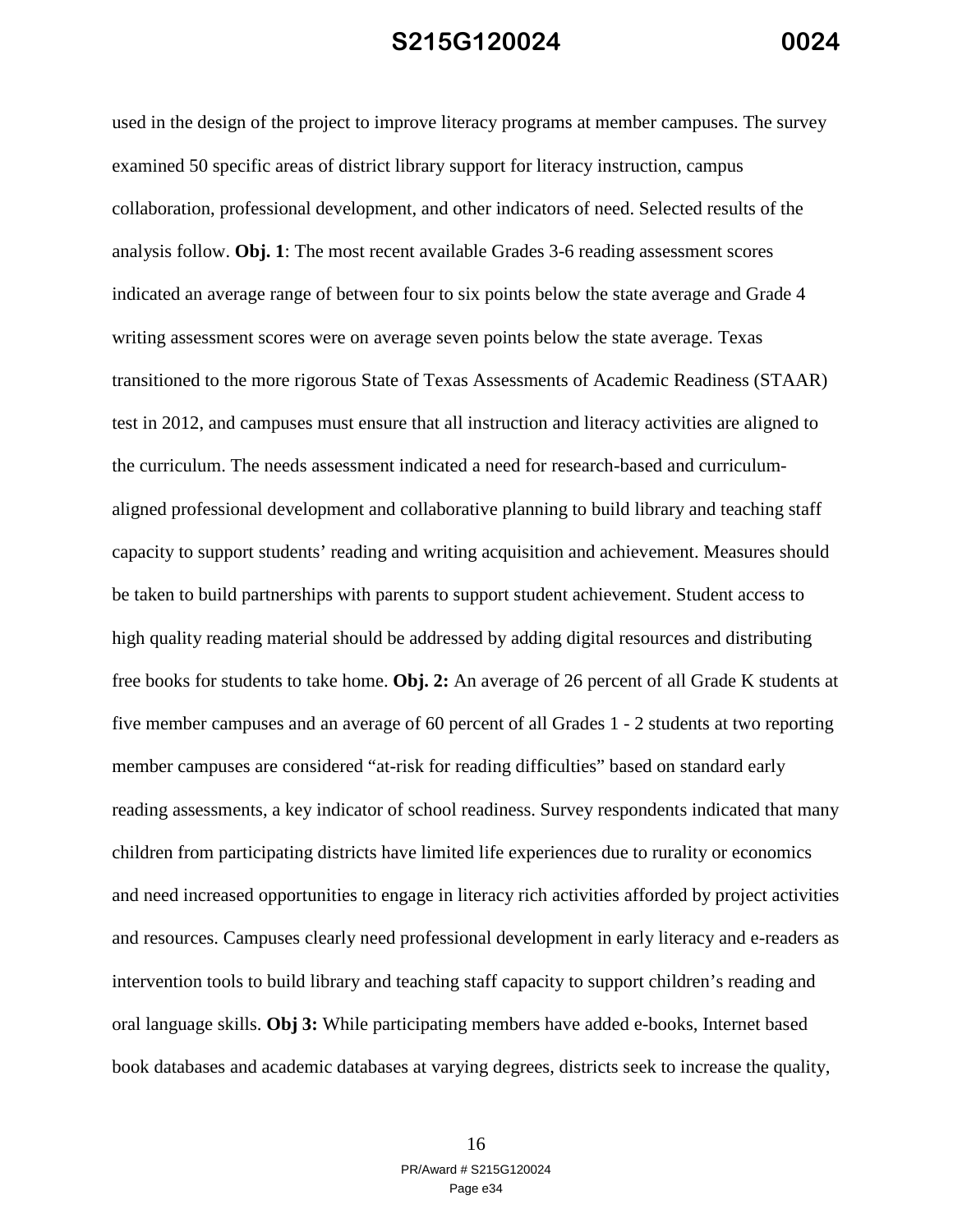quantity and access to these digital resources. Turn-over in the relevancy of non-fiction print content is best addressed through academic databases. The project intends to distribute reading material to meet the educational and recreational needs and wants of toddlers from the communities and students in Grades  $PK - 6$ . The goal is for patrons to be able to access "information anytime, anywhere." This project proposes to build toddler and Grades  $PK - 6$ home libraries by purchasing books for free distribution and "go digital" by purchasing e-books and access to Internet based book databases as opposed to adding print books to the collection. Four out of five districts participating in this project have been recipients of an ILTSL grant for their elementary schools. The fifth participating district has an acceptable print fiction collection and this project will address limitations of the nonfiction print collection through subscriptions to online academic databases. Districts need to expand the ways that digital resources are publicized and will do so through Family Literacy Nights and district websites. **Obj. 4:** Member district responses indicated a need for a specific initiative to address Grades 4 -6 reading achievement and motivation. While districts described multiple methods used to motivate students in these grade levels outside of the content classroom, this project seeks to create a literacy rich school culture through a school-wide reading initiative, a technique only one member district has implemented. **Obj. 5:** Professional development is needed to ensure that participating educators fully realize the multimodality of e-readers and iPads and plan successful classroom integration including intentional lesson planning and reading intervention. Member districts will create integration plans that move beyond independent use of e-readers and iPads to collaborative student use of these digital tools. An Internet based circulation system, technology teaching station, and wi-fi hot spot will be purchased for one district currently severely lacking up to date technology. Participating campuses will need well trained personnel to support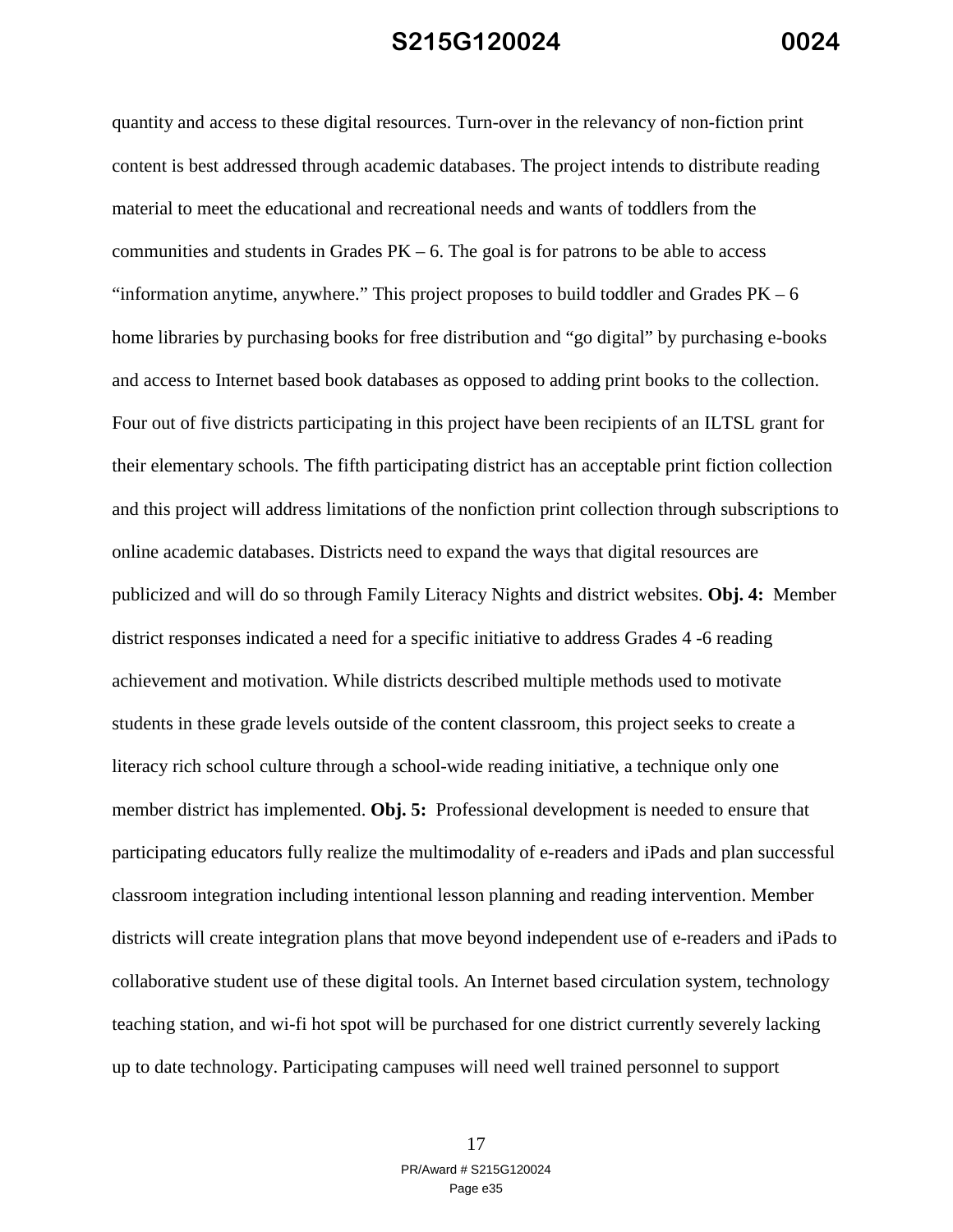integration through a campus collaborative planning session and personalized follow-up support in the classroom. **Obj 6:** The project includes multiple opportunities for the library and teaching staff and campus administrators to collaborate vertically to achieve project goals. Seventy percent respondents characterized the collaborative relationship between library staff and teachers as *fair* or *poor*. While two districts reported their library and teaching staff collaborate several times a year, others stated that they almost never collaborate. Sixty percent of respondents to the needs assessment survey described collaboration as working together to find print, digital or multimedia resources for classroom needs, which is considered early collaboration. However, only 14% of respondents stated that collaboration included preparation of TEKS-aligned lessons or research units, which is considered advanced collaboration. This indicates a need to make gains in advanced collaboration activities. **Obj. 7:** Based on the current quality and quantity of literacy outreach programs to benefit toddler and their parents, the project will seek to increase parental involvement and school readiness through *Toddler Reading Time*. The needs assessment findings indicated a need for Family Literacy Nights that included research based literacy training for parents along with support materials for the home including free books.

**CRITERION (c)(iii):** A total of 74 hours of professional development and collaborative planning activities for library staff, teachers, and administrators will be provided over the twoyear project period (various totals for each group, as described beginning on p. 3). The professional development provided has been carefully planned to support the proposed activities with research-based strategies. Professional development will be delivered by highly qualified and experienced trainers (resumes attached). The project director, Early Scholars Academy staff,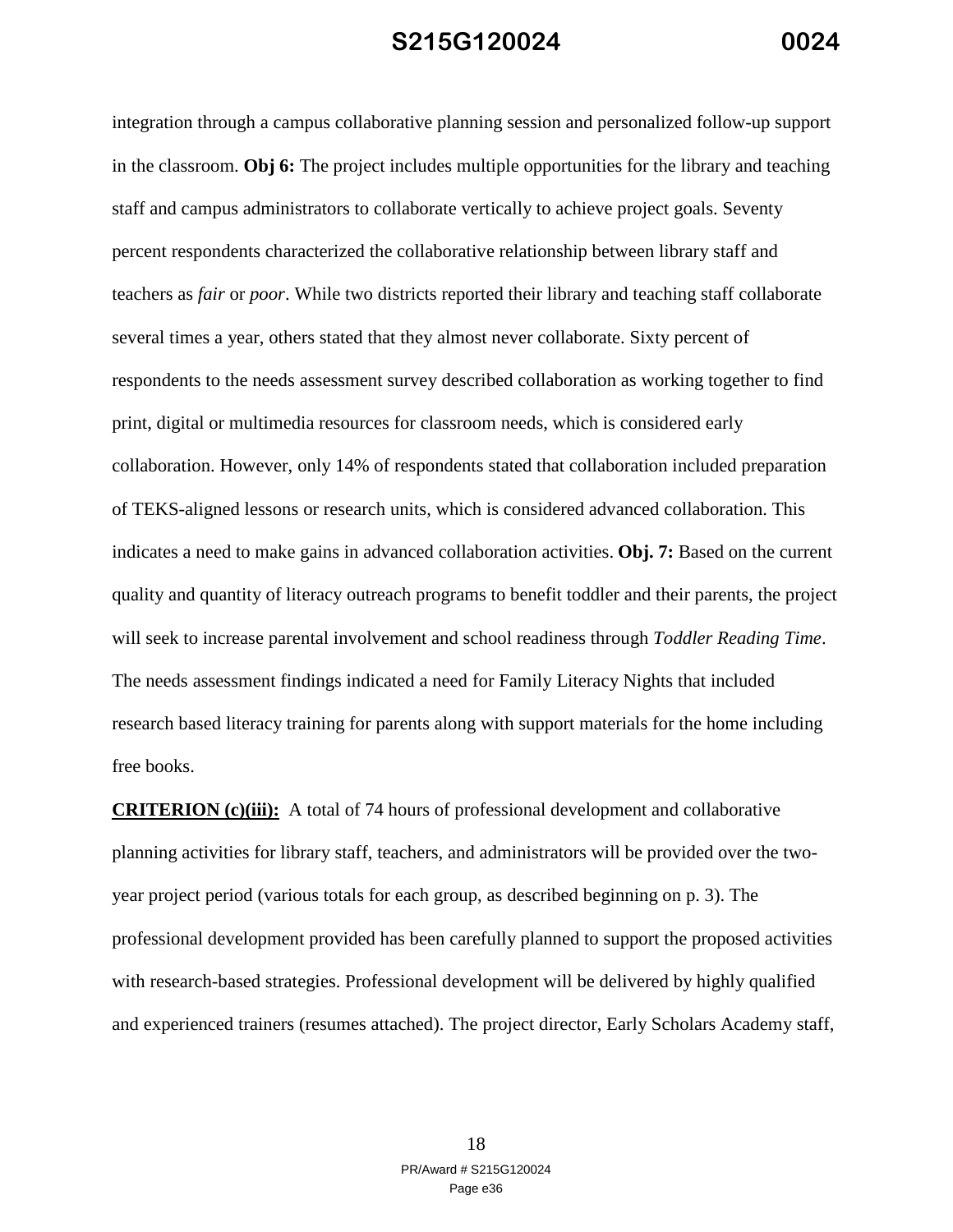district project coordinators and campus literacy coaches will provide technical support and expert project knowledge to participating campuses throughout the project.

#### **CRITERION (d) Adequacy of resources**

**CRITERION (d)(i):** This project proposes to significantly enhance participating school library programs and services to support improvement in literacy skills and student achievement. Substantial professional development is provided to ensure proper implementation. Students will benefit from an important infusion of books and digital literacy resources. School readiness will be impacted through innovative early childhood project components. Detailed budgets for the proposed project were developed for each campus based on an extensive needs assessment and budget constraints. Librarians will contribute time to the project, thus leveraging grant funds. The budget supports adequate project management, based on ESC-2's previous experience of successful management of numerous large federal grant projects; however this represents only about 22% of the total project costs. The majority of total project funds are allocated for school district benefit including reading material in all formats, advanced technology, other literacy resources and activities, and professional development. Travel has been minimized due to the use of the trainer of trainer model. The approximate average cost per project participant (librarians, other educator staff, students, and parents) is ). Considering the scope and significance of the project objectives, this amount is very reasonable and cost effective. **CRITERION (d)(ii):** The combined total estimated numbers of participants at all districts to be served by the proposed project is 7,395 (students  $= 3,328$ ; teachers  $= 147$ ; administrators  $= 9$ ; librarians/library aides  $= 11$ ; toddlers ages  $2-4 = 150$ ; parents at each Toddler Reading Time  $=$ 

150; and parents at each Family Literacy Event = 3,600). The project cost per participant is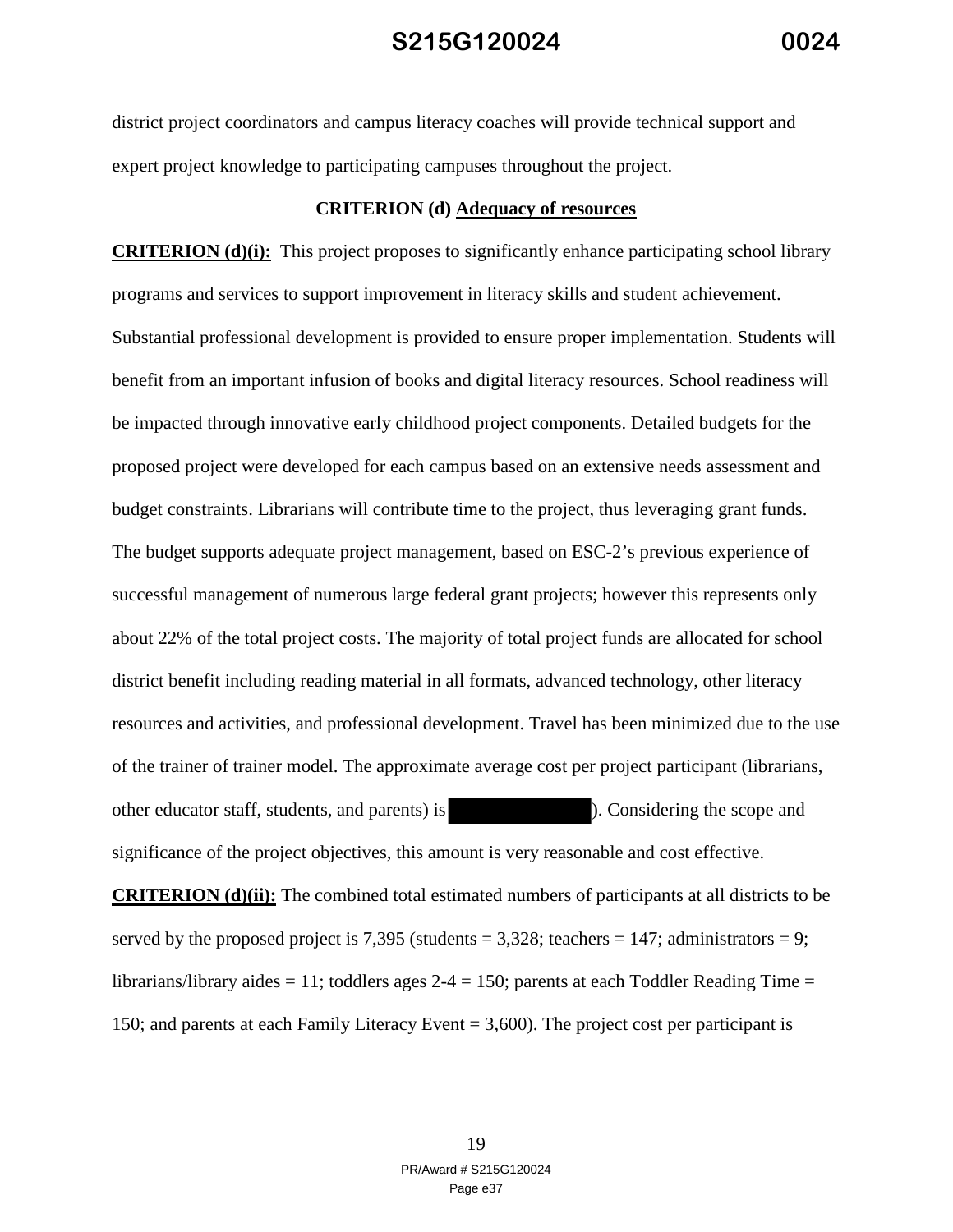approximately ). Considering the scope, quantity, and quality of the proposed project activities and materials, as well as the expected result, this is a very reasonable cost.

#### **CRITERION (e) Quality of the management plan**

**CRITERION (e)(i):** The ESC-2 is qualified to manage this project, as it assists 49 school districts and charter schools in an 11-county region of South Texas with improving student achievement, and annually provides over 3,180 professional development events, workshops, conferences, and courses in over 30 program areas relating to PK-12 education; it routinely and successfully manages numerous large federal, state, and local grants and projects. In 2011-2012 over 26,500 educators participated in ESC-2 sponsored professional development programming. The project management plan includes a highly qualified project director who will coordinate and facilitate all activities and ensure the achievement of the project objectives (proposed project director is Melbas Salas, a certified librarian, resume attached). ESC-2 will provide staff with educational technology and early childhood. All member campuses have qualified library staff. A district project coordinator and campus literacy coaches will provide additional levels of project management support and quality control. The independent evaluator will provide ongoing process evaluation and provide periodic progress reports to the project director. A project benchmark timeline has been developed (shown below).

| <b>Selected Project Benchmarks</b> |                      |                                                 |  |
|------------------------------------|----------------------|-------------------------------------------------|--|
| <b>Activity</b>                    | <b>Date/Duration</b> | <b>Staff/Beneficiaries</b>                      |  |
| <b>Grant Orientation</b>           | Fall 2012            | Library staff, 1 grant literacy coach and       |  |
|                                    | 1 day                | campus principals, district project directors   |  |
| Pre/Mid/Post project survey/s      | 2012-2014            | Participating campus staff and students         |  |
| Order/install technology           | Fall 2012            | library staff, district project directors       |  |
| Action Plan meetings and           | 2012-2014            | Library staff/literacy coaches/district project |  |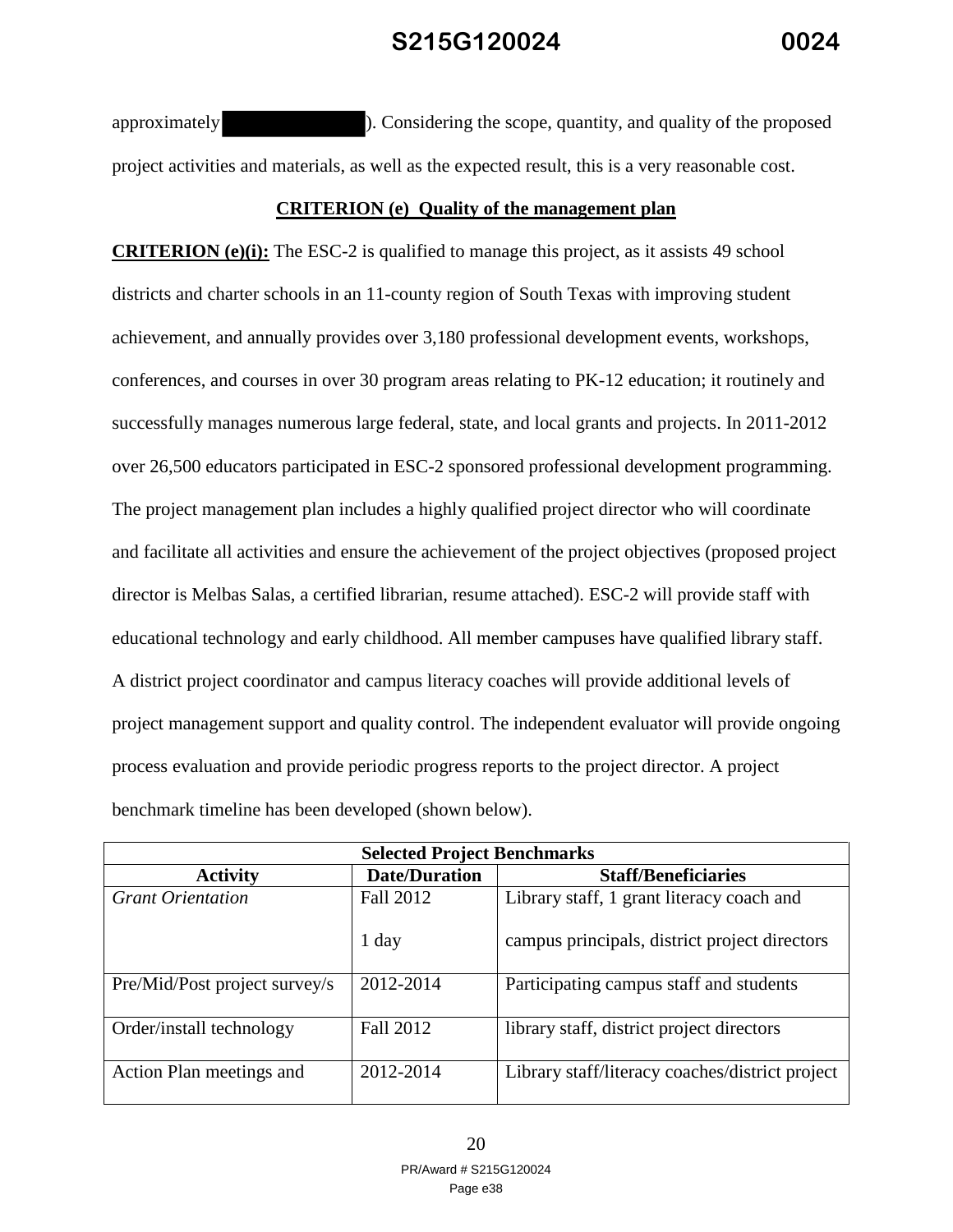| project reporting                | bi-monthly         | directors                                    |
|----------------------------------|--------------------|----------------------------------------------|
| <b>Early Scholars Academy</b>    | Spring 2013-       | Grades $PK - K$ teachers, library staff (3)  |
| (ESA) Orientation Camps          | Summer 2013        | days); Grade 1 teachers (2 days)             |
| Pre/Post ESA fieldtrip surveys   | 2013-2014          | Grades $PK - 1$ teachers and students        |
| Early Scholars Academy field     | 2013-2014          | Grades $PK - 1$ teachers and students        |
| trips with book distribution     | 3 visits per grade |                                              |
| <b>Toddler Reading Time</b>      | Spring 2013        | Librarians, library aide partnered with one  |
| <b>Professional Development</b>  |                    | literacy coach                               |
| <b>Toddler Reading Time with</b> | 2013-2014          | Librarians, library aide partnered with one  |
| book distribution                | 5 events           | literacy coach for parents/toddlers          |
| Family Literacy Event            | Spring 2013        | Library staff, one representative for each   |
| Collaborative Planning           | 1 day              | grade Grades $PK - 6$ , and campus principal |
| Training of Trainers (TOT)       |                    |                                              |
| Family Literacy Event After      | Spring 2013        | Entire school staff                          |
| School Collaborative             | 1 day, 2 hrs.      |                                              |
| Planning                         |                    |                                              |
| Family Literacy Events with      | 2013-2014          | Entire school staff for Grades $PK - 6$      |
| book distribution                | 2 events           | parents/students                             |
| iPad Use and Integration TOT     | Spring 2013        | Library staff, one representative from each  |
|                                  | 1 day              | grade for Grades $1 - 6$                     |
| iPad Use and Integration         | Spring 2013,       | Entire school staff                          |
| After School Collaborative       | 1 day, 2 hrs.      |                                              |
| Training                         |                    |                                              |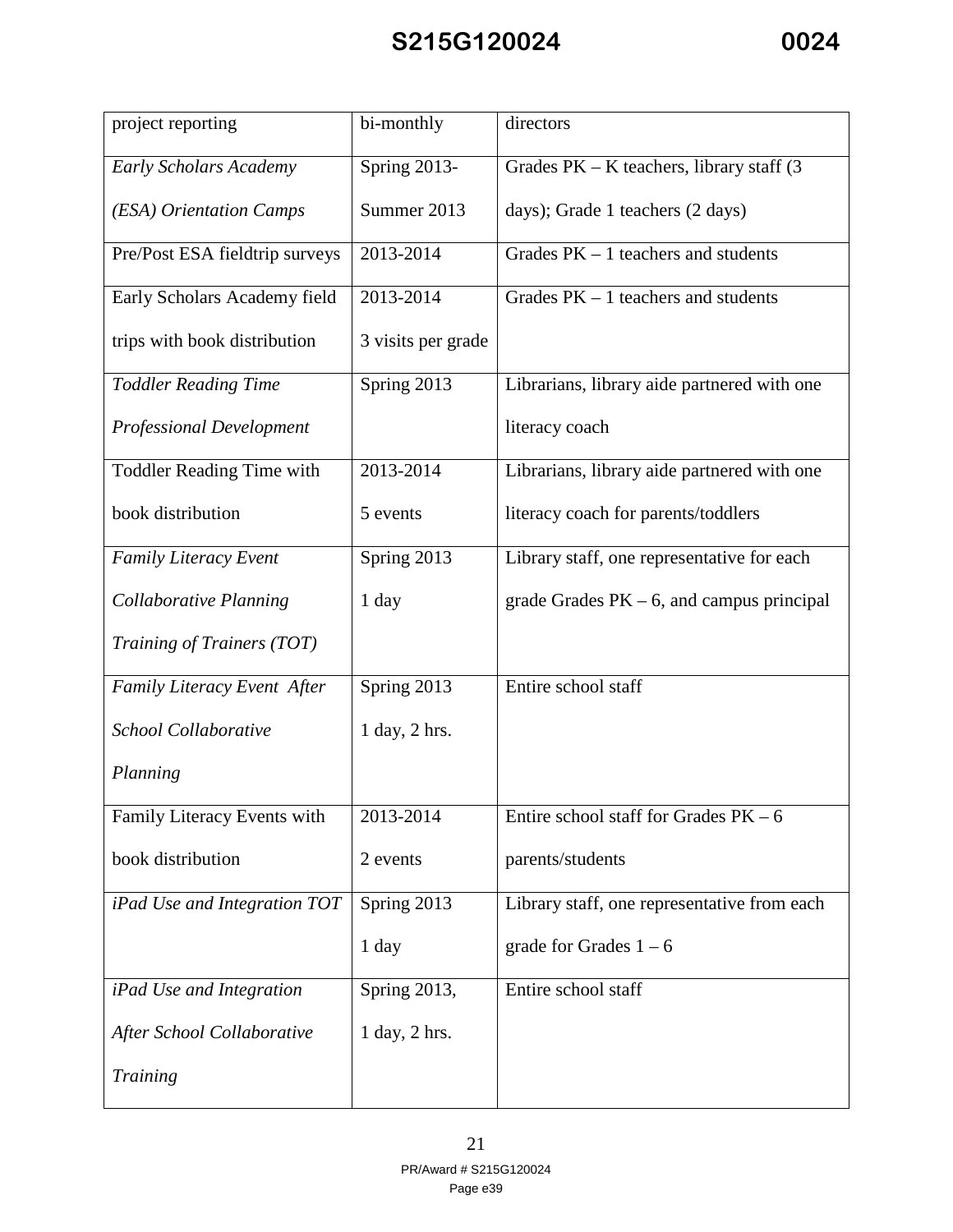| iPads integration activities         | $2013 - 14; 3$    | Library staff, Grades 1-6 teaching staff and |
|--------------------------------------|-------------------|----------------------------------------------|
|                                      | lessons per class | students with support of literacy coaches    |
| E-readers as Reading                 | Spring 2013       | Library staff, one representative from each  |
| <b>Intervention Tools TOT</b>        | $1$ day           | grade for Grades $1 - 6$                     |
| E-readers as Reading                 | Spring 2013       | Entire school staff                          |
| <b>Intervention Tools After</b>      | 1 day, 2 hrs.     |                                              |
| <b>School Collaborative Training</b> |                   |                                              |
| E-reader intervention activities     | 2013-14           | Library/teaching staff and identified        |
|                                      | weekly            | students in Grades 1-6                       |
| School-wide Reading Initiative       | Spring 2013       | Library staff, one representative from each  |
| <b>TOT</b>                           |                   | grade for Grades $4-6$                       |
| School-wide Reading Initiative       | Spring 2013       | Library staff, Grades $4 - 6$ teachers,      |
| Collaborative Planning               | $1$ day, $2$ hrs. | principal                                    |
| School-wide Reading                  | 2013-14           | Grades $4 - 6$ teachers/students             |
| Initiative                           | weekly            |                                              |

**CRITERION (e)(ii):**) Through considerable experience with managing similar projects in the past (four Improving Literacy Through School Libraries grants), the ESC-2 is able to accurately assess the time commitments necessary to ensure successful implementation. The project director will commit 40% of a full time equivalent to the project (90 days per year). Each district's project coordinator will commit 20 hour per year to assist with project implementation. Literacy coaches (specialists) at each campus will commit 20 hours per year to assist with project implementation. Project planning also included obtaining appropriate time commitments from other key personnel, including Early Scholars Academy early childhood specialists, ESC-2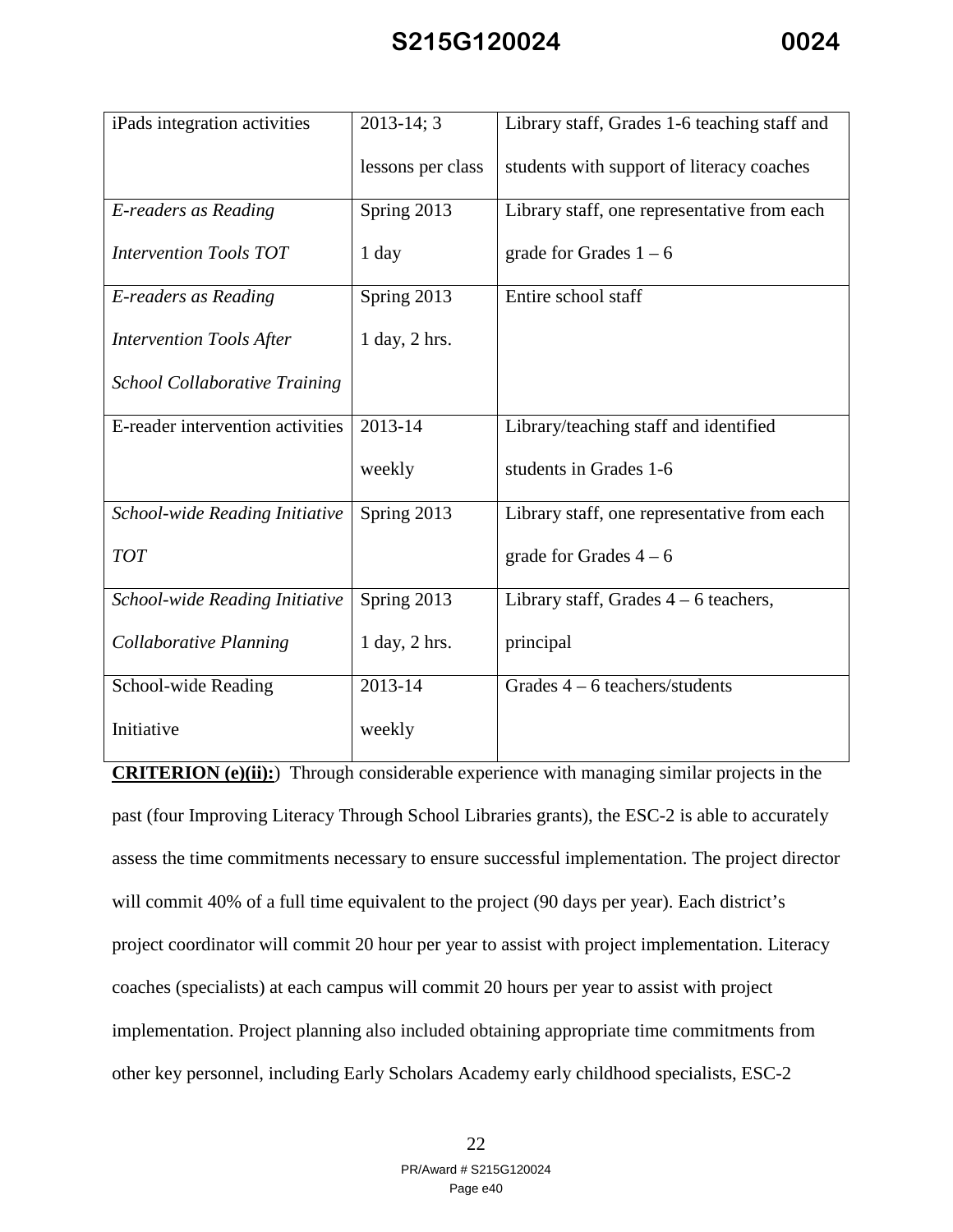educational technology staff, participating teachers and librarians at each campus, and the project evaluator.

**CRITERION (e)(iii):** Technology and materials will be selected by expert library and teaching staff members with the assistance of the project director. All purchasing decisions will be cost effective and research based using evaluation tools such as a *Technology Evaluation Toolkit* checklist (McManis & Gunnewig, 2012) that determine maximum educational benefits of hardware and software. District project directors and campus literacy coaches will meet bimonthly to evaluate progress of project goals and activities and provide the ESC-2 project director with an informal status report in addition to formal reports every six weeks. Regular evaluation of implementation success in the form of surveys, lesson plans, and personal interviews of participating staff by the independent evaluator will be made to remove barriers and increase teacher success with implementation and student access to project activities and resources (Hall, 2011). Activity and attitude surveys of parents and students will inform decisions for continuing project activities.

#### **CRITERION (f) Quality of the project evaluation**

**CRITERION (f)(i):** Project evaluation will be independently conducted by Dr. Shirley Bleidt, currently Professor, Teacher Education Graduate Division, Midway College, Midway, KY; and Visiting Professor: College of Education, Texas A&M University-Kingsville (vita attached). Her qualifications include Texas Reading Specialist PK-12 Certification, being a former reading teacher, and extensive experience with conducting similar literacy grant project evaluations. The project will be evaluated for both *process* (formative, see below f ii) and *product* (summative). Results of the evaluation will be used in required reports concerning the success of the project and to make recommendations on how the project activities might be replicated at other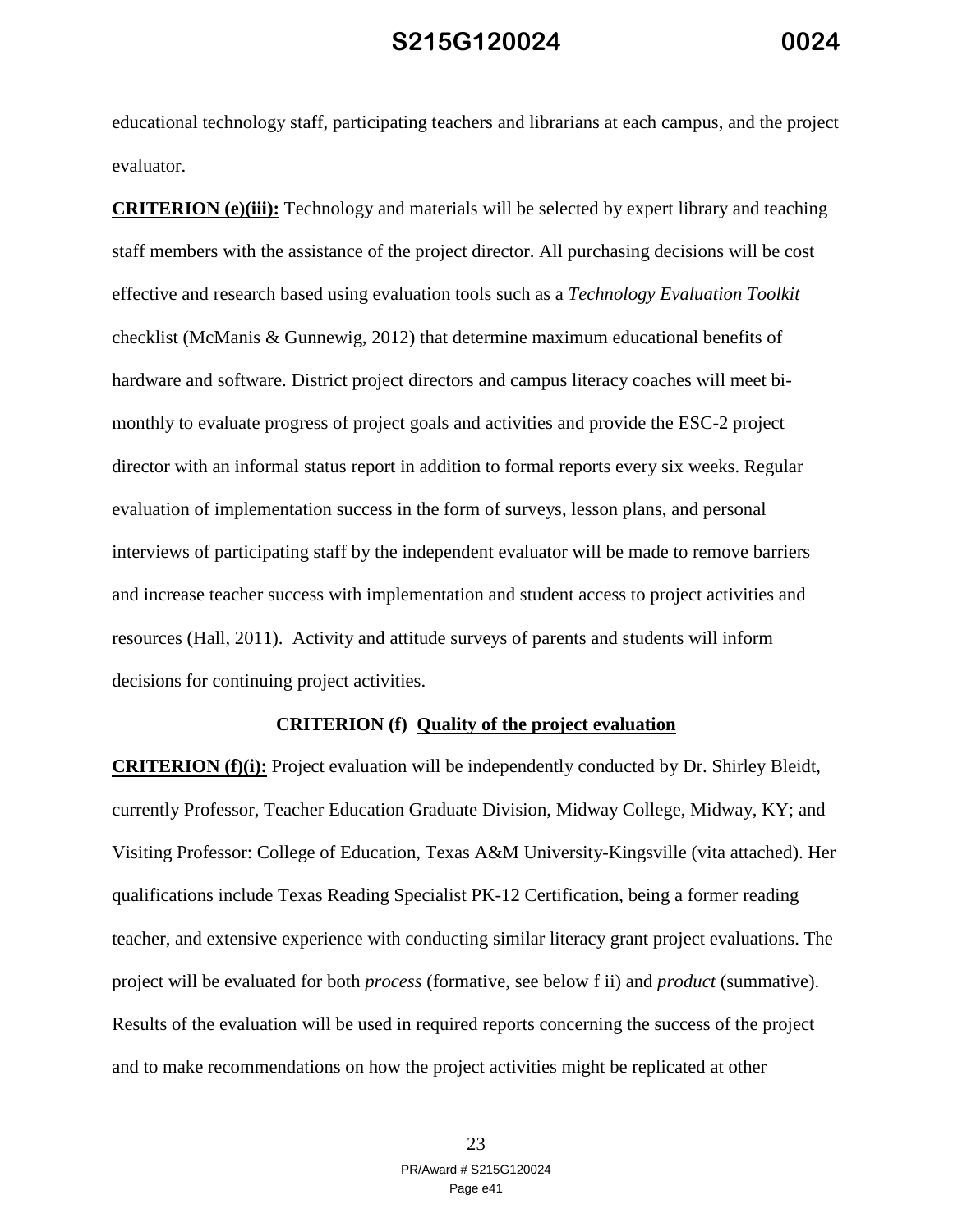locations. The **Product Evaluation** will determine the degree to which project objectives will be met. Methodology to be used: **Obj 1 and Obj. 2:** For Grades K-2, early reading assessment results data will be compiled to track campus progress in the fall and spring of each project year (2012-2014). For Grades 3-5, state reading assessment data will be compiled in 2013 and 2014 and evaluated for gains. For Grade 4 state writing assessment data will compiled in 2013 and 2014 and evaluated for gains. **Obj. 3:** (a) Pre- and post-project campus circulation statistics for each library will be compiled to determine use of literacy resource materials added; (b) Data will be collected on the types and quantities of books, digital reading resources, and educational applications purchased and distributed at campuses and the Early Scholars Academy. **Obj. 4:**  Pre- and post-project surveys will conducted of participants in Grades 4 and 5, and interviews with librarians and teachers to determine the degree to which motivation to read increased. **Obj. 5:** (a) Data will be collected on the types and quantities of advanced technology added; (b) Pre- and post-project surveys and interviews will be conducted of library staff, teachers, and principals relating to the degree and quality of technology integration; (c) Pre- and post-activity knowledge tests of library staff and teachers will be compared for knowledge gains relating to literacy strategies; (d) Pre- and post project surveys will be used to determine the frequency and quality of library literacy instruction. **Obj. 6:** Interviews and surveys of participants will be used to draw conclusions concerning the amount and type of collaboration pre- and post-project. **Obj. 7:** (a) The number of participants at family literacy events will be compared to pre-project participation. (b) Parents/guardians will be surveyed at the family literacy events, and through surveys with take home book bags, to determine any gains made. (c) The number of participants at *Toddler Reading Time* will be compiled and surveys of participants conducted to determine the effectiveness of the activities and gains made in oral language skills.